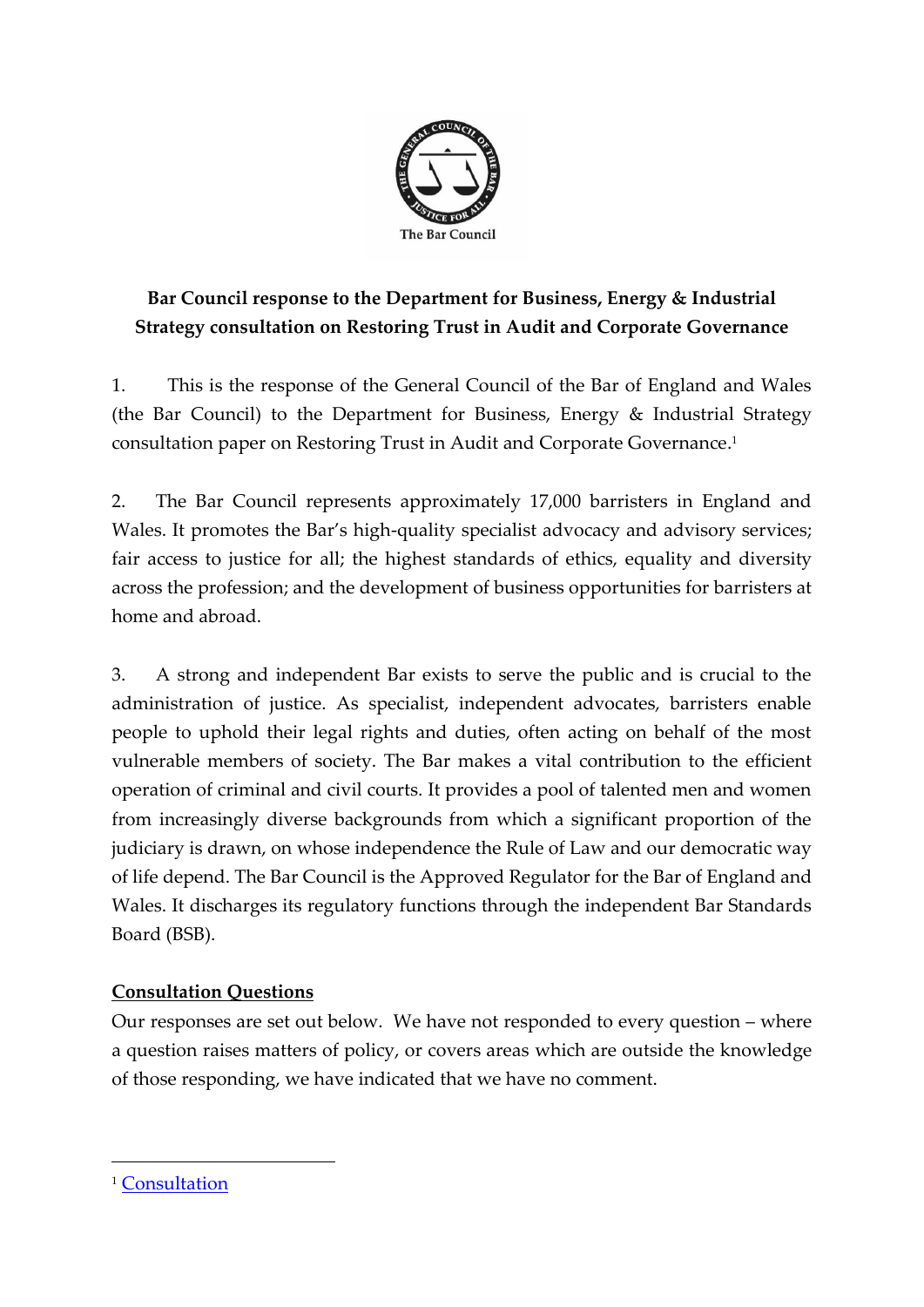#### **1 The Government's approach to reform**

1. Should large private companies be included within the definition of a Public Interest Entity (PIE)? Please give your reasons.

*Response*

*1. This is a matter of policy. However, it is noted that a number of substantial business collapses in recent years, such as BHS (a private company) and Patisserie Valerie (an AIM listed company), have involved companies that would not be captured by the existing definition of a PIE.*

2. What large private companies would you include in the PIE definition: Option 1, Option 2 or another? Please give your reasons.

*Response*

*2. Again, this is a matter of policy. However, there is a practical utility in avoiding companies becoming subject to too many different size-based accounting requirements derived from different sources. The selection of Option 1 would align with the definition used in The Companies (Miscellaneous Reporting) Regulations 2018 No.860.*

3. Should AIM companies with market capitalisation exceeding €200m be included in the definition of a PIE? Please give your reasons.

#### *Response*

*3. No comment.*

4. Should Government give newly listed companies a temporary exemption from some of the new reporting and attestation requirements being considered for Public Interest Entities?

#### *Response*

*4. No comment.*

5. Should the Government seek to include Lloyd's Syndicates in the definition of a PIE? Please give your reasons.

#### *Response*

*5. No comment.*

6. Should the Government seek to include large third sector entities as PIEs beyond those that would already be included in the definitions proposed for large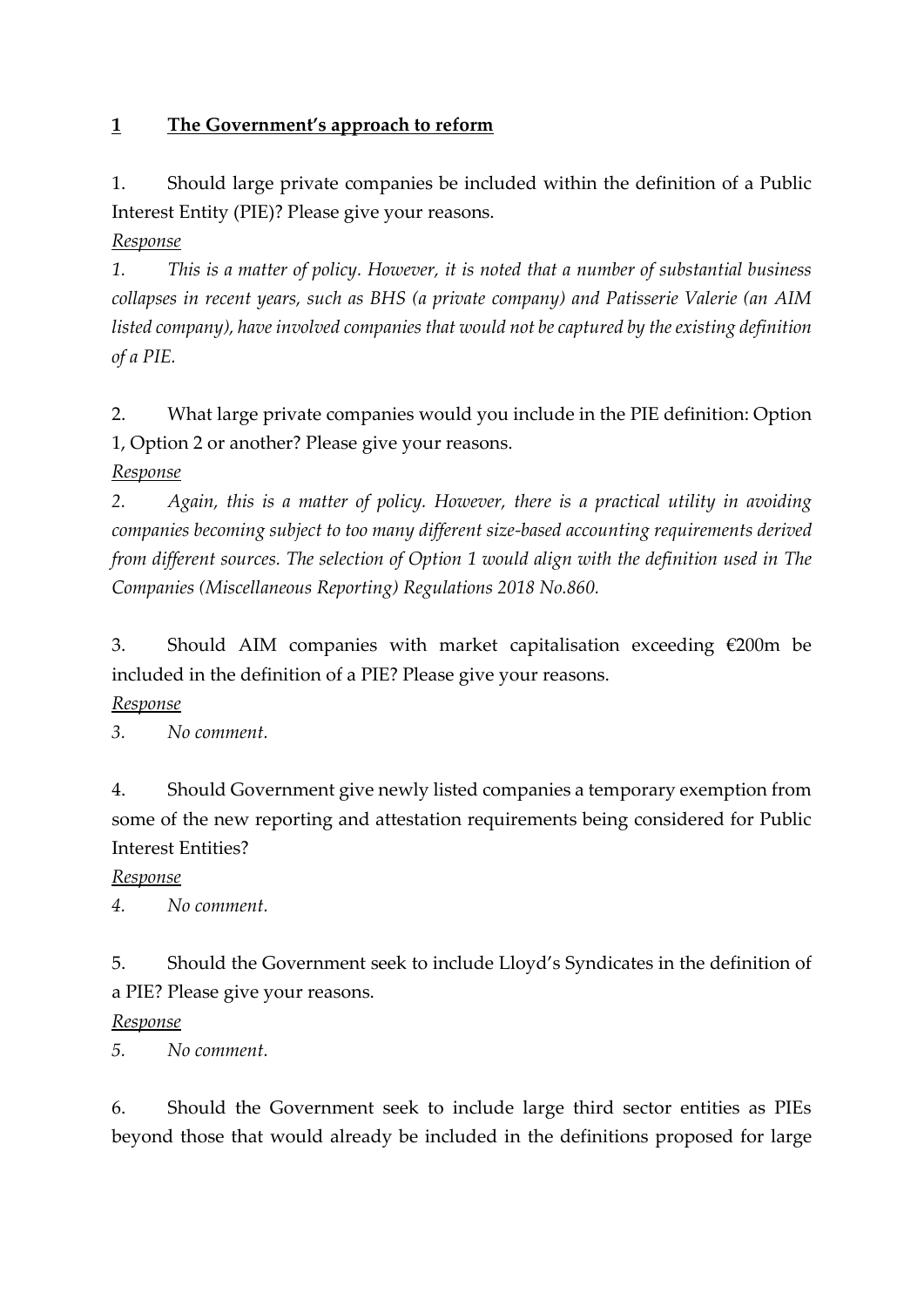companies? If so, what types of third sector entities do you believe should be included and why?

#### *Response*

*6. No comment.*

7. What threshold for 'incoming resources' would you propose for the definition of 'large' for third sector entities? Is exceeding £100m too high, too low or just right? *Response*

*7. We repeat our response to Question 2 above and the practical consequences of introducing too complicated a system of size-based accounting requirements. Subject to this, no comment.*

8. Should any other types of entity be classed as PIEs? Why should those entities be included?

#### *Response*

*8. No comment.*

9. How would an increase in the number of PIEs impact on the number of auditors operating in the PIE audit market?

### *Response*

*9. No comment.*

10. Do you agree that the Government should provide time for companies to prepare for the introduction of a new definition of PIE?

### *Response*

*10. Yes. We agree that there should be sufficient time afforded to PIEs to prepare for the changes that affect them.*

11. Do you agree that the Government should seek to offer a phased introduction for a new definition of PIE?

### *Response*

*11. We regard this as primarily a matter for other consultees. However, a phased introduction would likely assist PIEs to prepare for the changes that will affect them.*

# **2 Directors' accountability for internal controls, dividends and capital maintenance**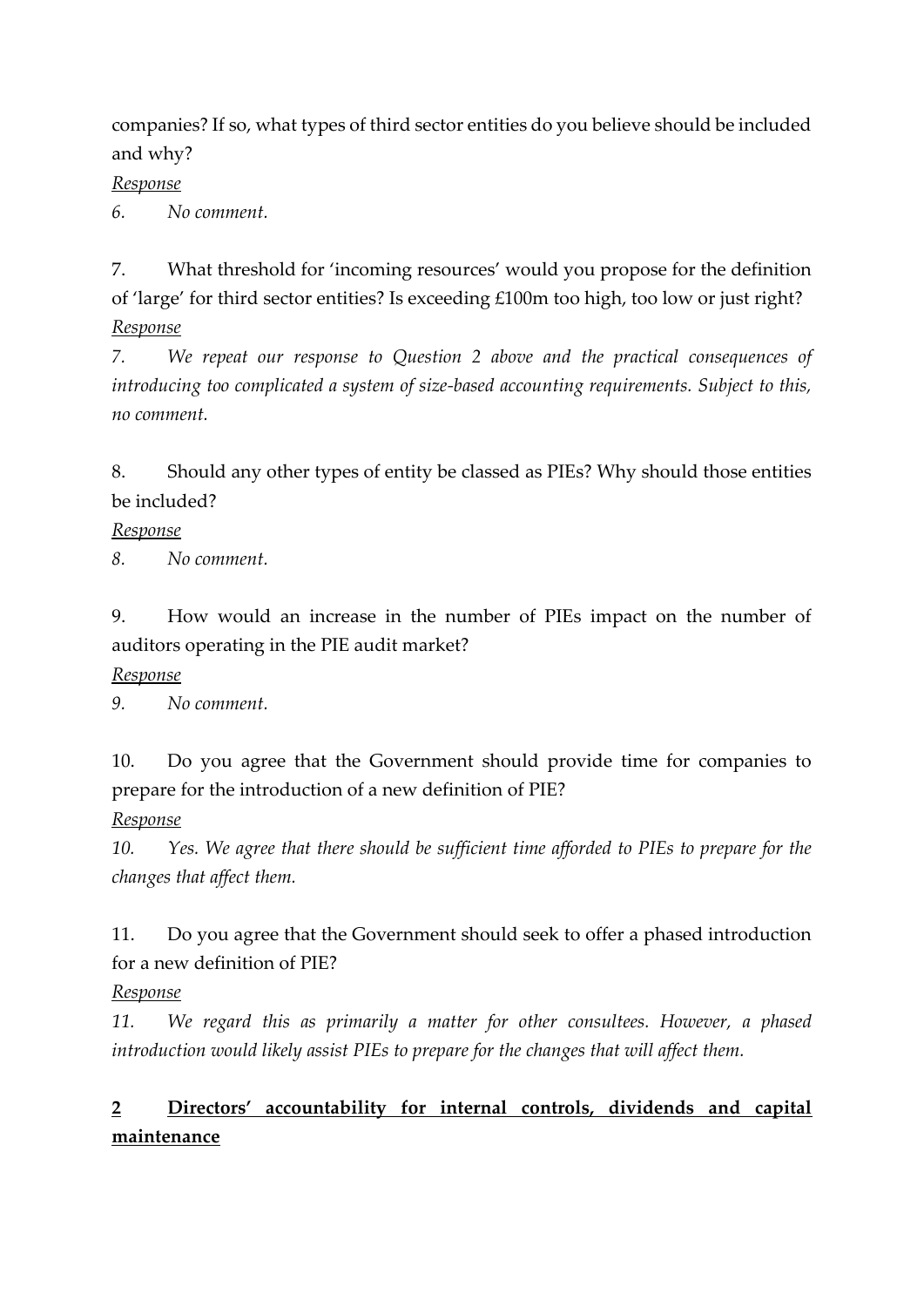12. Is there a case for strengthening the internal control framework for UK companies? What would you see as the principal benefits and disbenefits of stronger regulation of internal controls?

#### *Response*

*12. Yes. There are potential benefits in reinforcing to all board members (ie going beyond any CFO and CEO), their responsibility for ensuring that proper financial and non-financial systems are put in place and maintained.*

13. If the control framework were to be strengthened, would you support the Government's initial preferred option (Table 2)? Are there other options that you think Government should consider? Should external audit and assurance of the internal controls be mandatory?

#### *Response*

*13. On the basis of our response to Question 12, we would support the Government's initial preferred option. However, we consider that it would be sensible to consider extending the control framework to non-financial controls, since these matters (eg corporate culture, data protection and cybersecurity) can be highly important to investors and users of accounts.*

14. If the framework were to be strengthened, which types of company should be within scope of the new requirements?

#### *Response*

14. *No comment.*

15. Should the regulator have stronger responsibilities for defining what should be treated as realised profits and losses for the purposes of section 853 of the Companies Act 2006? Would you support either of the two options identified? Are there other options which should be considered? What should ARGA consider when determining what should be treated as realised profits and losses?

### *Response*

*15. Yes. We express no preference for either alternative option, provided that the guidance or rules are clear and the product of appropriate consultation.*

16. Would the proposed new distributable profit reporting requirements provide useful information for investors and other users of accounts? Would the cost of preparing these disclosures be proportionate to the benefits? Should these requirements be limited to listed and AIM companies or extended to all PIEs? *Response*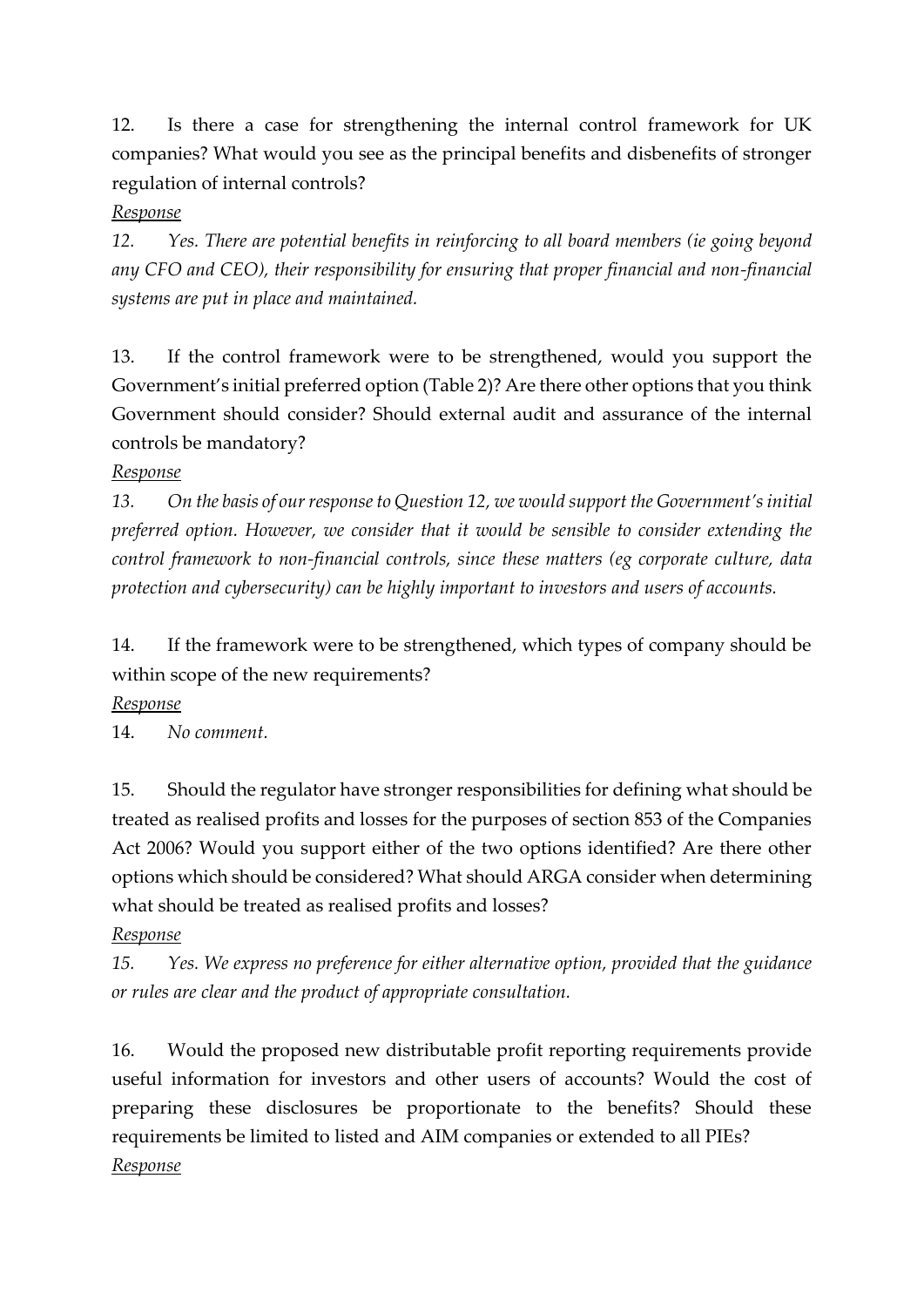*16. We consider that the proposed reporting requirements would provide useful information for investors and other users of accounts. We consider that such information is likely to be of interest to all users of accounts (creditors included) and therefore the requirement should not be limited to only listed and AIM companies but should extend to all PIEs.*

17. Would an explicit directors' statement about the legality of dividends and their effect on the future solvency of a company be effective in both ensuring that directors comply with their duties and in building external confidence in compliance with the dividend rules? Should these requirements be limited to listed and AIM companies or extended to all PIEs?

#### *Response*

*17. We consider that such an explicit statement would be effective in achieving both ends. Consistent with the response to Question 16, we consider that this requirement should extend to all PIEs.*

18. Do you agree that the combination of recently introduced Companies Act section 172(1) reporting requirements along with encouragement from the investment community and ARGA will be enough to ensure that companies are sufficiently transparent about their distribution and capital allocation policies? Should a new reporting requirement be considered?

### *Response*

*18. We agree that the proposed reforms will tend to improve transparency in corporate accounting. We agree that a formal reporting requirement is not necessary to reinforce this objective.*

## **3 New corporate reporting**

19. Do you agree that the above matters should be included by all companies in the Resilience Statement? If so, should they be addressed in the short or medium term sections of the Statement, or both? Should any other matters be addressed by all companies in the short and medium term sections of the Resilience Statement? *Response*

# *19. We agree that all companies should address such matters in their Resilience Statement. We consider that such matters should be addressed in respect of both the short and medium term sections of the Statement.*

20. Should the Resilience Statement be a vehicle for TCFD reporting in whole or part?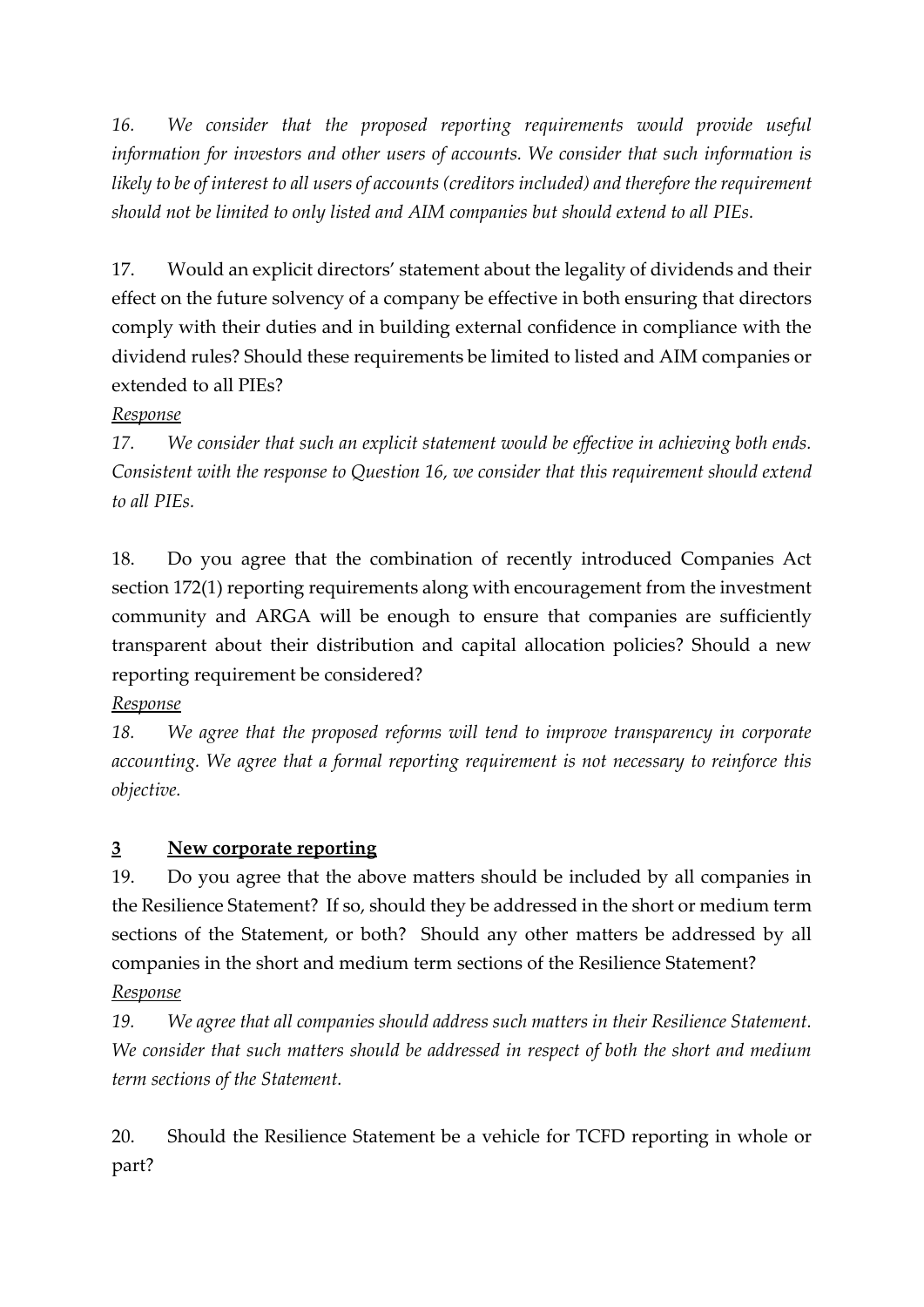#### Response

*20. No comment.*

21. Do you agree with the proposed company coverage for the Resilience Statement, and the proposal to delay the introduction of the Statement in respect of non-premium listed PIEs for two years? Should recently-listed companies be out of scope?

*Response*

*21. No comment.*

#### **3.1 Audit and Assurance Policy**

22. Do you agree with the proposed minimum content for the Audit and Assurance Policy? Should any other matters be addressed in the Policy by all companies in scope?

*Response*

*22. We agree that an Audit and Assurance Policy with the proposed minimum content is likely to be of significant benefit in enhancing company reporting. We consider that it would be likely to improve reporting on payment practices (Section 3.2 of the Consultation) if assurances over payment reporting were to form part of the Audit and Assurance Policy, rather than left to shareholders (para 3.3.6 of the Consultation). Subject to above, no comment.*

23. Should the Audit and Assurance Policy be published annually and subject to an annual advisory shareholder vote, or should it be published and voted on at least once every three years?

#### *Response*

*23. Yes. We consider that such requirements would be reasonable and would not be unduly burdensome on subject companies.*

24. Do you agree with the proposed scope of coverage and method for implementing the Audit and Assurance Policy?

*Response*

*24. Yes.*

#### **3.2 Reporting on Payment Practices**

25. In order to improve reporting on supplier payments, should larger companies be required to summarise their record on supplier payments over the previous 12 months as part of their annual Strategic Report (applying at a group level in the case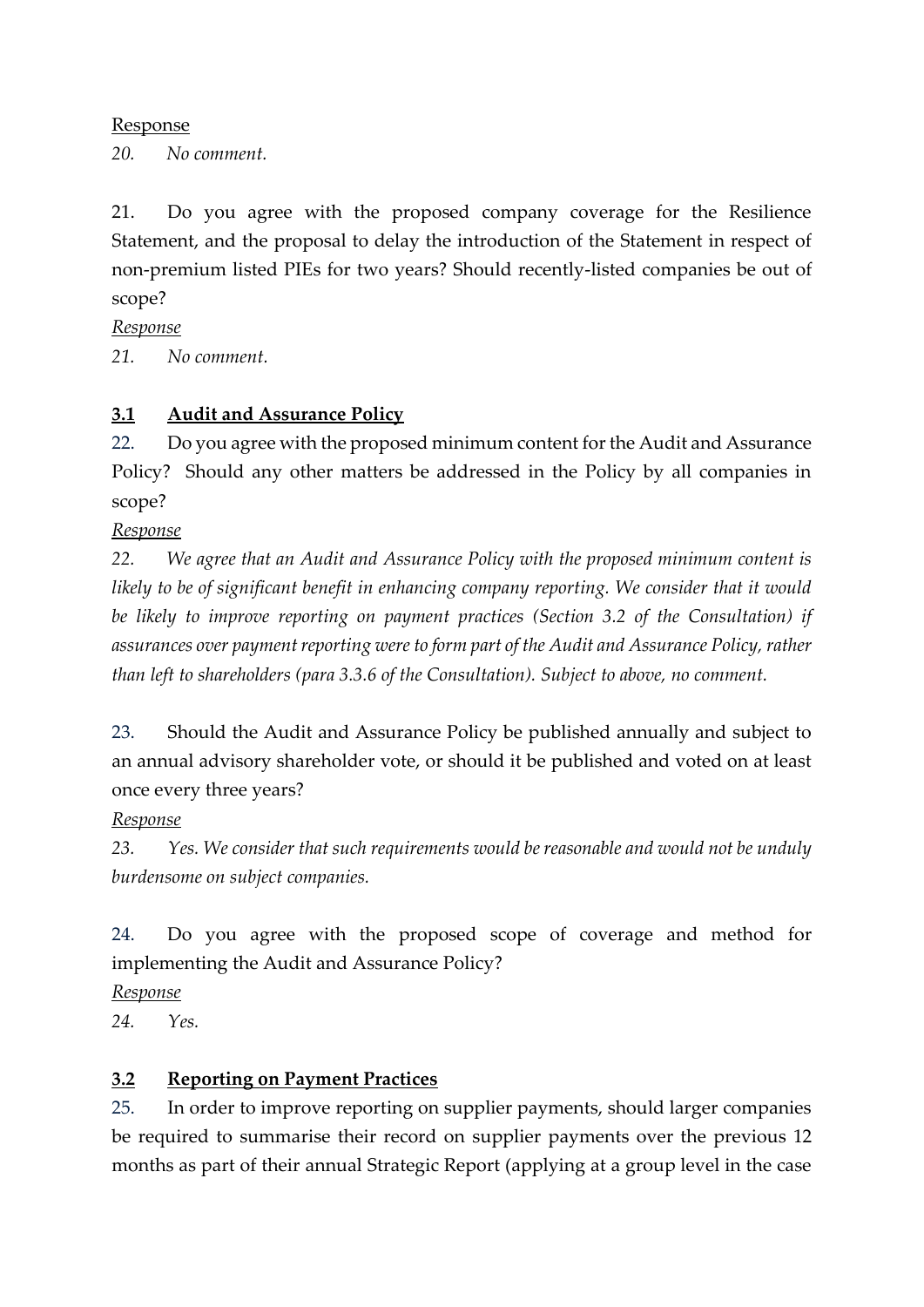of parent companies)? If so, what should the reporting summary include at a minimum? Do you have alternative suggestions on how to improve supplier payments reporting?

### *Response*

*25. We consider that such information could be usefully included as non-financial information in the Strategic Report. We agree that the minimum content identified at para 3.3.5 of the Consultation would be likely to make supplier payment information readily accessible to investors and other users of accounts.*

26. To which companies should improvements in supplier payments reporting apply: companies which are PIEs and already report under the Payment Practices Reporting Duty, or PIEs with more than 500 employees?

*Response* 

*26. We consider that it would be simplest to extend the requirement to companies which are PIEs and already report under the PPRD.*

## **3.3 Public Interest Statement**

27. Do you agree with the Government's proposal not to introduce a new statutory requirement at this time for directors to publish an annual public interest statement? *Response*

*27. Yes.*

### **4 Supervision of corporate reporting**

28. Do you have any comments on the Government's proposals for strengthening the regulator's corporate reporting review function set out in this chapter? *Response*

*28. We consider that some form of appeal or reconsideration process should be incorporated into the proposals.*

*We agree that the outcome of reviews should be published so that the wider market might understand the approach that has been taken. This is likely to allow lower-cost compliance by companies facing the same issue and a more general ability to assess the regulator's likely stance on similar issues. In principle, we accept that this could be achieved by a "summary findings" document.*

*We agree that extending the regulator's powers over the entire annual report is appropriate and, even if it remains a matter for the regulator to consider in due course, that the ability to obtain pre-clearance would be a helpful addition to the proposed scheme.*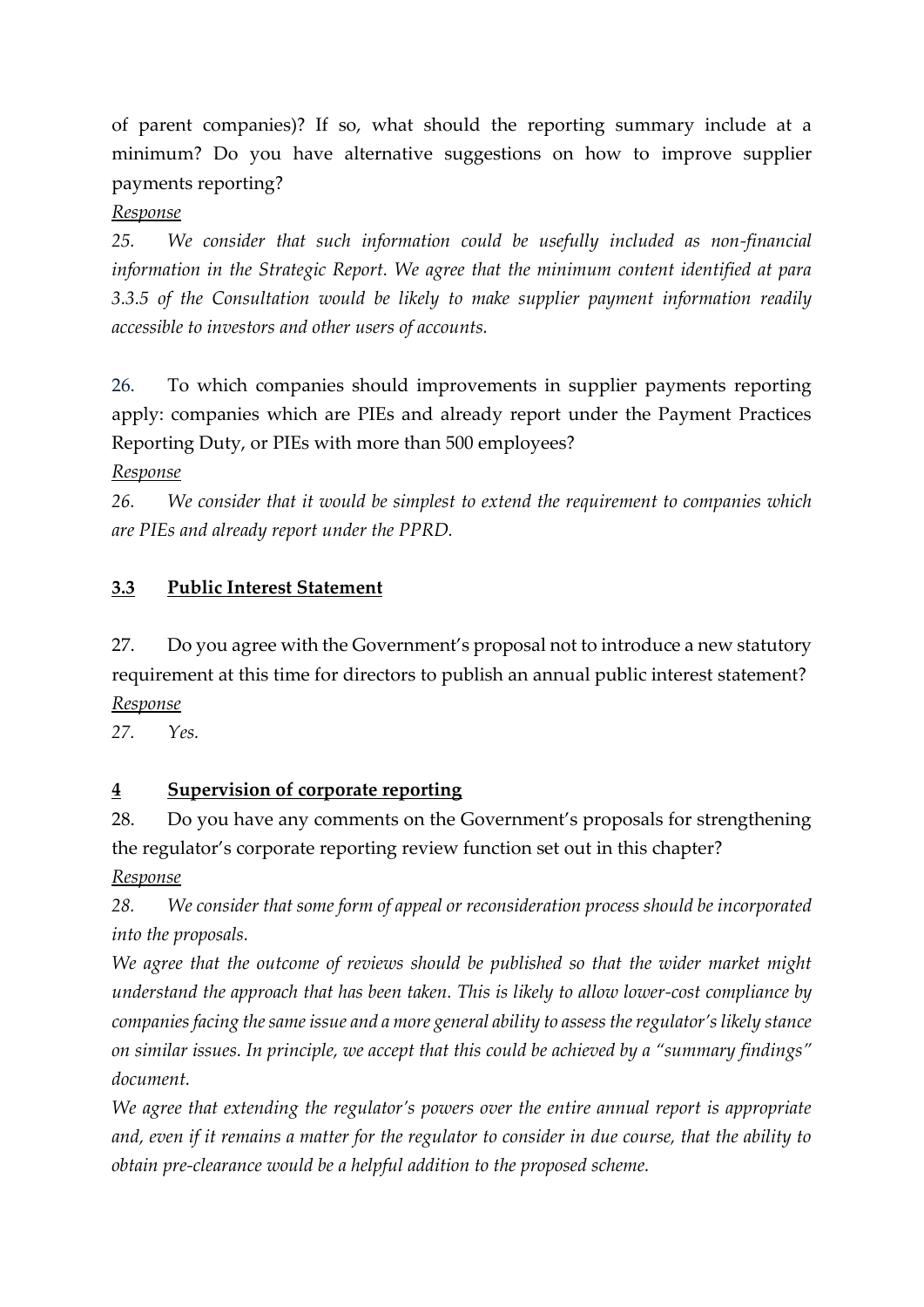#### **5 Company directors**

#### **5.1 Enforcement against company directors**

29. Are there any other arrangements the Government should consider to ensure that overlapping powers are managed effectively?

#### *Response*

*29. No. In particular, we agree that responsibility for bringing directors' disqualification proceedings should remain with the Insolvency Service.*

30. Are there any additional duties that you think should be in scope of the regulator's enforcement powers?

#### *Response*

*30. No.*

31. Are there any existing or proposed directors' duties relating to corporate reporting and audit that you think should be specifically included or excluded from further elaboration for the purposes of the directors' enforcement regime?

#### *Response*

*31. No.*

32. Should directors of public interest entities be required to meet certain behavioural standards when carrying out their statutory duties relating to corporate reporting and audits? Should those standards be set by the regulator? What standards should directors have to meet in this context?

#### *Response*

*32. As noted in the Consultation, directors are already subject to significant civil duties to exercise their powers for a proper purpose and, further, to do so honestly to promote the success of the company as a whole (see sections 171 and 172 of the CA 2006, which are not amongst the duties noted in Footnote 127 of the Consultation). Such duties are ordinarily only enforceable by the company (or its liquidator(s) or administrator(s)), but require positive action as much as they operate to restrain untoward conduct.*

*The general statutory duties of directors in the Companies Act 2006, which codified the former common law and equitable duties, have deliberately been expressed in general terms in order to allow the courts to apply the duties flexibly according to the circumstances of the case and to allow the law to develop as appropriate. We consider that it would be appropriate to retain that flexibility in the general statutory duties rather than making them prescriptive. However,*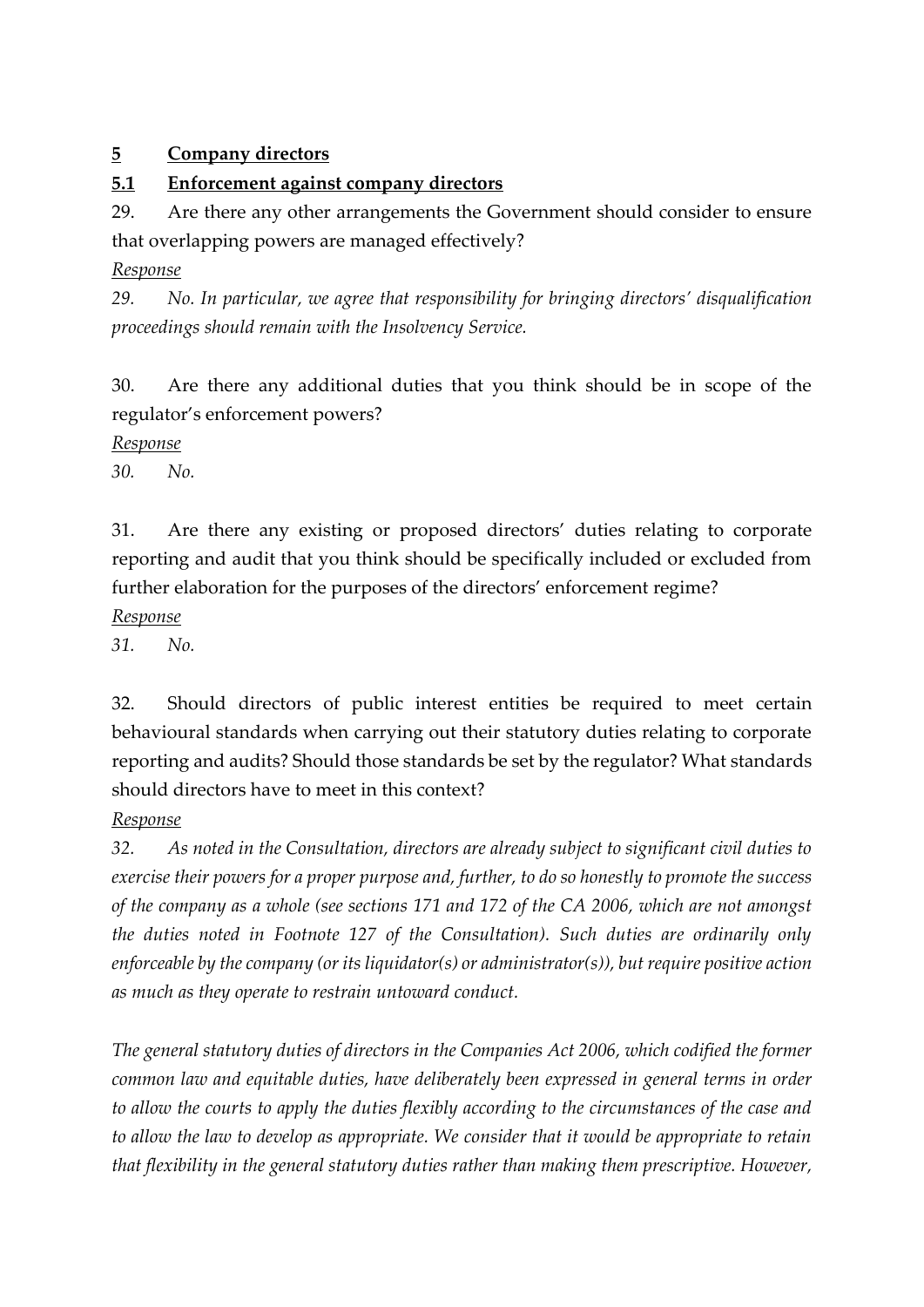*the courts can be expected to take into account more specific statutory duties relating to corporate reporting and audit in determining whether directors have complied with their general statutory duties.*

*Thus the extension of duties in relation to corporate reporting and audits should aim to buttress these duties and should avoid unconscious departure from the statutory formulation of the existing statutory civil duties. For example, section 172 is framed in terms of "honesty" (and other requirements). A director observing their section 172 duty in relation to their company would therefore be required to act honestly with any auditor in deciding what information they revealed to the auditor (and, indeed, might breach their section 171 duty if they did not). We are unsure what the suggested duty (para 5.1.24 of the Consultation) to act with "honesty <u>and</u> integrity" (emphasis added) would actually add to the formulation of the existing civil duty to act "honestly".*

33. Should the Government's proposed enforcement powers be made available to the regulator in respect of breaches of directors' duties? *Response*

*33. Enforcement powers by regulators risks conflict with claims that might be brought by both the company (in a going concern scenario) and office-holders (in an insolvency scenario), or exceptionally shareholders (through a derivative action or other minority shareholder action). In addition, there is the prospect of disqualification in the event of serious breaches of duty by a director meeting the statutory threshold. It is possible, if not likely, that the facts that give rise to concerns on the part of a regulator will also give rise to claims by the company/liquidator(s) (if not also disqualification proceedings).*

*In a solvent scenario, the matter may be of obvious direct concern between the regulator and the director involved (with an indirect interest for the company itself). Here, the events that might lead to enforcement proceedings against the director may give rise to claims against the director by the company (eg for its costs involved in having to deal with the regulator's concerns and/or preparing corrective accounts or statements) but these claims are likely, in practice, to follow on from a regulator's determination in the course of enforcement against the director involved.*

*In an insolvency scenario, there is necessarily a competition for the available but inadequate assets. The levying of any financial sanction by a regulator upon a director will only serve to deplete the director's resources and, hence, their personal assets against which any civil claim might, ultimately, be enforced - effectively, damaging creditors' interests yet further. That*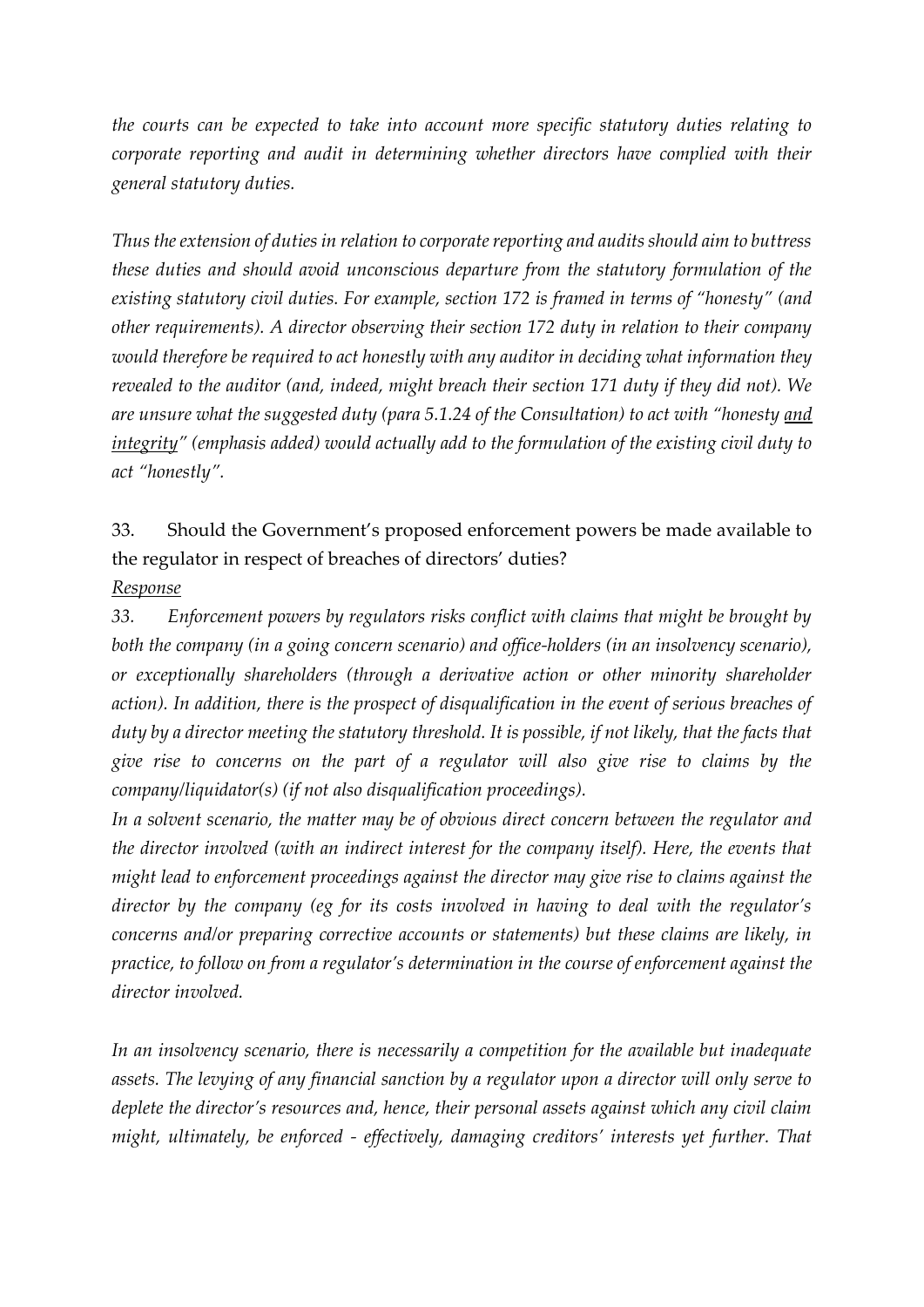would not, of course, preclude any wrongdoing by a director being redressed in civil *proceedings (eg by the company or its liquidator) or in disqualification proceedings.*

*Generally, and from the director's perspective, there is a concern if findings might be made by a regulator based upon evidence that might not be admissible in more general civil proceedings. It is not presently clear what process would be expected of the regulator and on what basis it might act, eg would it be able to compel the provision of information from the director? We also note that the proposed sanctions would likely impact significantly on the reputation of a director, beyond the bare financial consequences involved.*

*Finally, if enforcement action were to be pursued by a regulator, this should not be at the expense of, nor should it delay other proceedings that might be brought against an errant director by a company or its liquidator, whether by way of a civil claim or disqualification proceedings etc. Errant directors are likely to look to rely on the existence of competing pressures in order to hold-up (or defer responding to) the multiple challenges that they might face.*

# **5.2 Strengthening clawback and malus provisions in directors' remuneration arrangements**

34. Are there other conditions that should be considered for the proposed minimum list of malus and clawback conditions? What legal and other considerations need to be taken into account to ensure that these conditions can be enforced in practice?

### Response

*34. We agree that there are often contractual obstacles to withholding or recovering remuneration and that, in any event, they may not properly compensate the company for the damage it has suffered. In principle, we consider that such matters are best addressed by requiring Remuneration Committees to consider adding the proposed minimum conditions. Save as aforesaid no comment.*

### **6 Audit purpose and scope**

### **6.1 The purpose of audit**

35. Do you agree that a new statutory requirement on auditors to consider wider information, amplified by detailed standards set out and enforced by the regulator, would help deliver the Government's aims to see audit become more trusted, more informative and hence more valuable to the UK?

### *Response*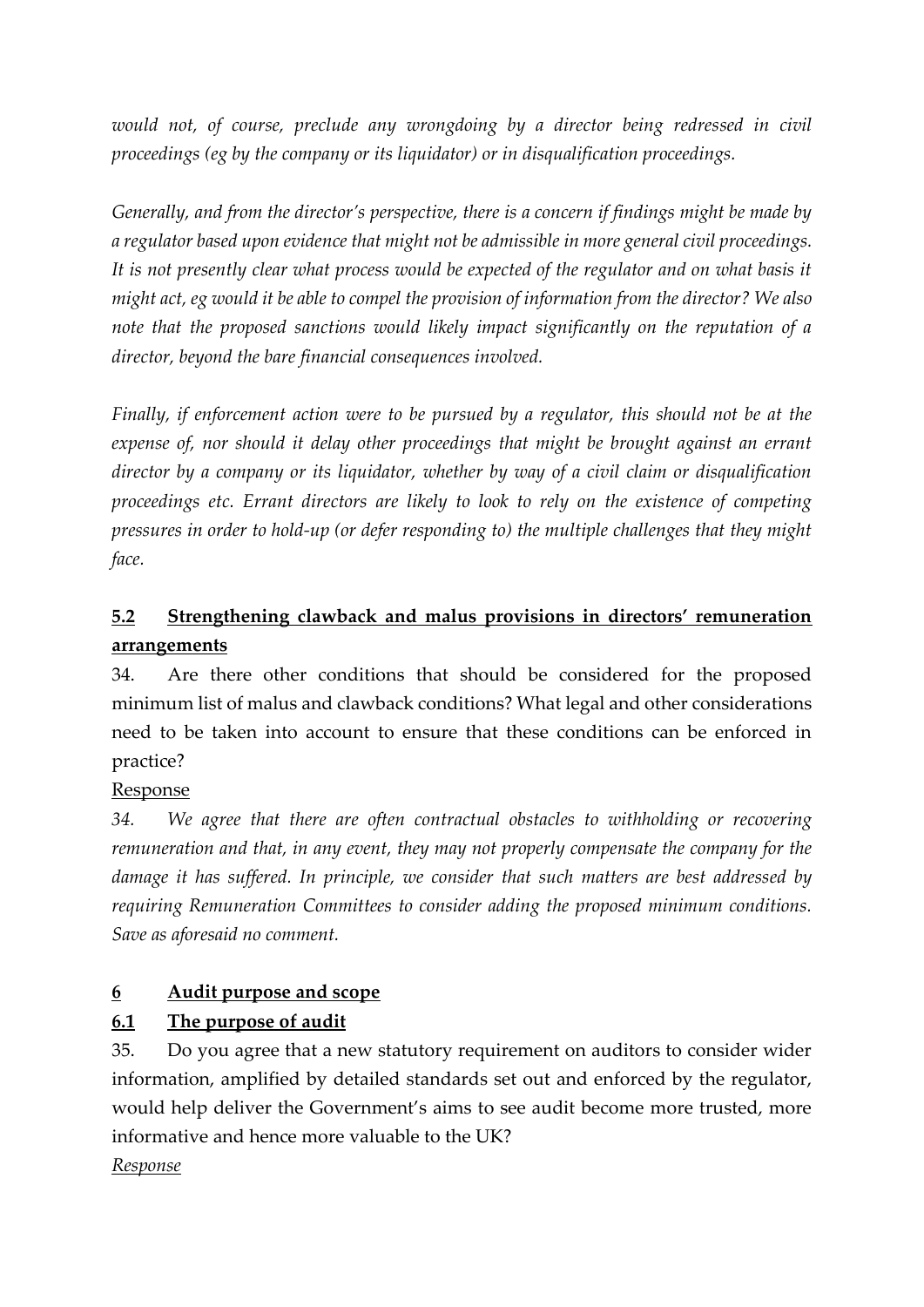*35. Yes.*

36. In addition to any new statutory requirement on auditors to consider wider information, should a new purpose of audit be adopted by the regulator, or otherwise? How would you expect this to work?

*Response*

*36. No comment.*

#### **6.2 Scope of audit**

37. Do you agree with the Government's approach of defining the wider auditing services which are subject to some oversight by the regulator via the Audit and Assurance Policy?

*Response*

*37. Yes.*

38. Should the regulator's quality inspection regime for PIE audits be extended to corporate auditing? If not, how else should compliance with rules for wider audit services be assessed?

*Response*

*38. No comment.*

39. What role should ARGA have in regulating these wider auditing services? Should its role extend beyond setting, supervising and enforcing standards?

*Response*

*39. No comment.*

#### **6.3 Principles of corporate auditing**

40. Would establishing new, enforceable principles of corporate auditing help to improve audit quality and achieve the Government's aims for audit? Do you agree that the principles suggested by the Brydon Review would be a good basis for the regulator to start from?

*Response*

*40. Yes.*

41. Do you agree that new principles for all corporate auditors should be set by the regulator and that other applicable standards or requirements should be subject to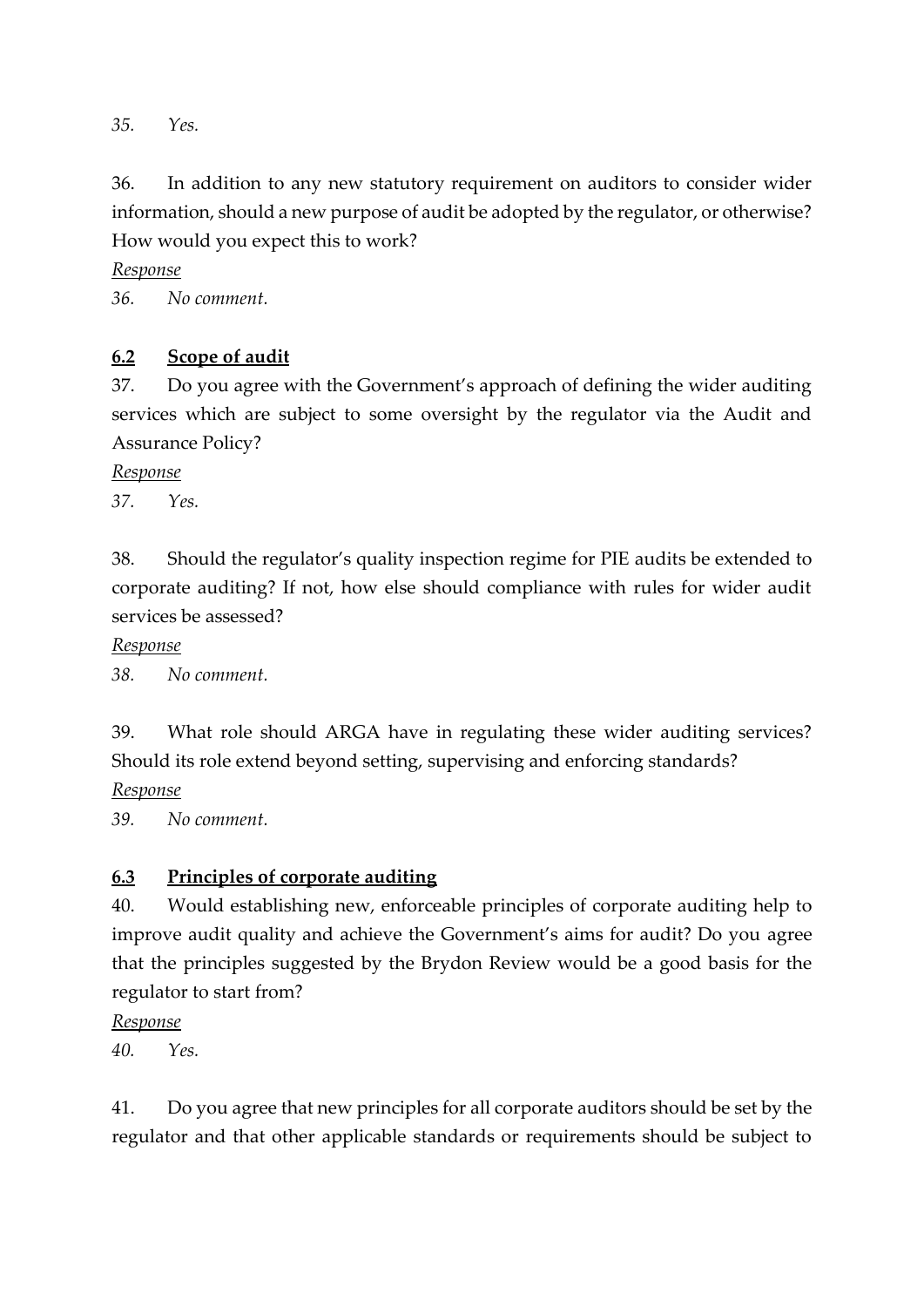those principles? What alternatives, mitigations or downsides should the Government consider?

#### *Response*

*41. We consider that situations in which compliance with the principles would require an auditor to depart from the standards are not likely to arise commonly in practice. We suggest that, where they do arise, auditors should be required to explain any divergence between the principles and the standards in their report. We do not express any view as to whether auditors should be required to obtain prior clearance from the regulator in cases where they propose to divert from standards to meet the principles.*

## **6.4 Tackling fraud**

42. Do you agree with the Government's proposed response to the package of reforms relating to fraud recommended by the Brydon Review? Please explain why. *Response*

*42. Yes. Shareholders and other stakeholders typically place significant emphasis on a company's financial statements and the fact that financial statements have been audited. The detection of fraud should be an important part of an audit and auditors should be expected to take reasonable steps to test for and detect fraud. We are not persuaded by the argument that auditors may face liability for failing to detect fraud. Auditors can already be liable in certain circumstances for failing to detect and identify fraud, which the courts and tribunals are able to determine the question of culpability by reference to how a reasonable auditor would have*  acted in the circumstances. We see no reason why the proposed reforms would affect that *position.*

### **6.5 Auditor reporting**

43. Will the proposed duty to consider wider information be sufficient to encourage the more detailed consideration of i) risks and ii) director conduct, as set out in the section 172 statement? Please explain your answer.

*Response*

*43. No comment.*

### **6.6 True and fair view requirement**

44. Do you agree that auditors' judgements regarding the appropriateness of any departure from the financial reporting framework proposed by the directors should be informed by the proposed Principles of Corporate Auditing? What impact might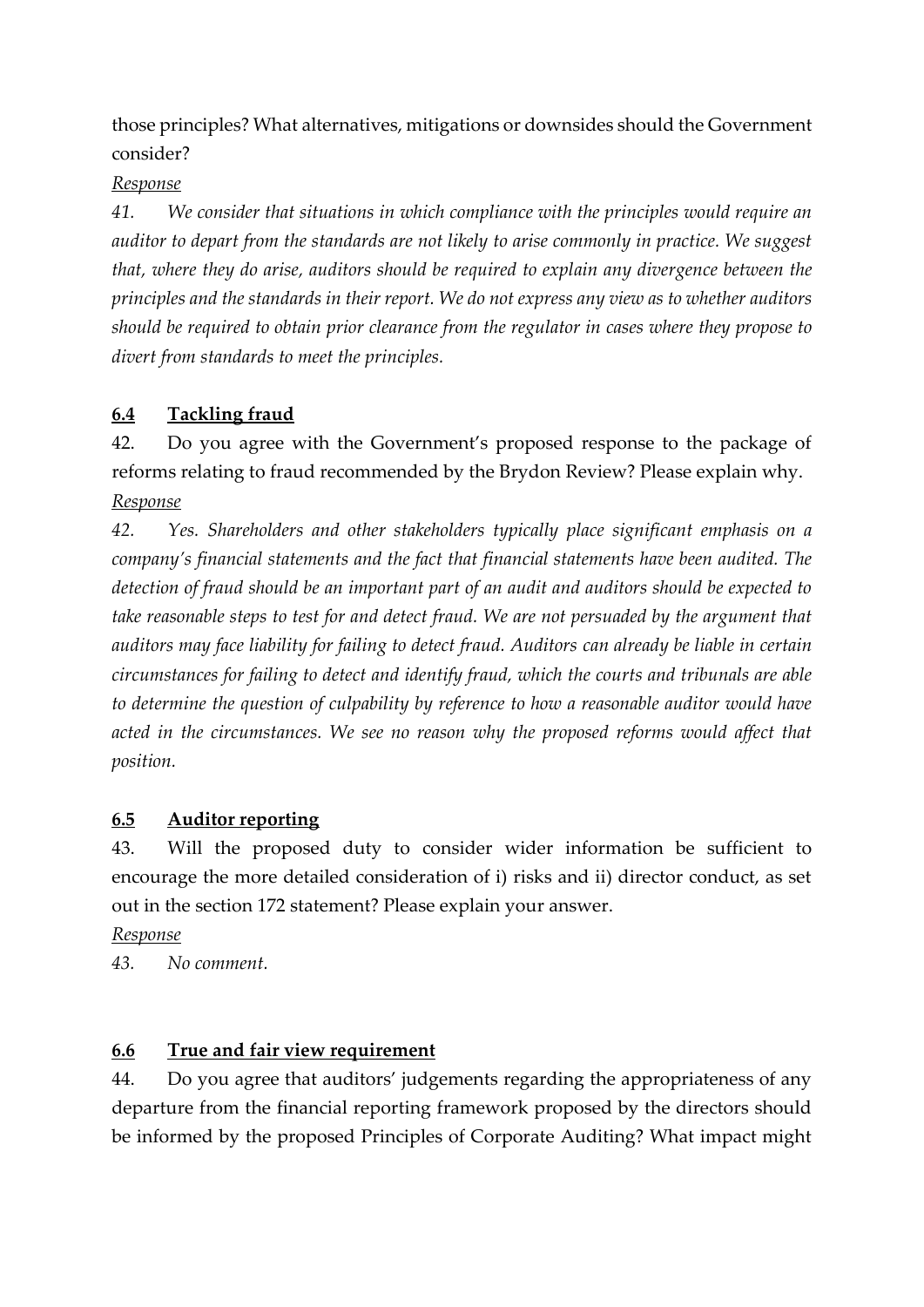this have on how both directors and auditors assess whether financial statements give a true and fair view?

#### *Response*

*44. Yes. However, we anticipate that the circumstances in which any departure from a requirement of the framework would be limited and in the large majority of cases compliance with the requirements of the framework would continue to be consistent with giving a true and fair view and the Principles of Corporate Auditing. In circumstances where giving a true and fair view requires a departure from the framework, we consider it is appropriate for the appropriateness of such departure to be informed by the Principles of Corporate Auditing.*

# **6.7 Audit of Alternative Performance Measures and Key Performance Indicators linked to executive remuneration**

45. Do you agree that the need for specific assurance on APMs or KPIs, beyond the scope of the statutory audit, should be decided by companies and shareholders through the Audit and Assurance Policy process?

*Response*

*45. Yes.*

### **6.8 Auditor liability**

46. Why have companies generally not agreed LLAs with their statutory auditor? Have directors been concerned about being judged to be in breach of their duties by recommending an LLA? Or have other factors been more significant considerations for directors?

*Response*

*46. No comment.*

47. Are auditors' concerns about their exposure to litigation likely to constrain audit innovation, such as more informative auditor reporting, the level of competition in the audit market (including new entrants) or auditors' willingness to embrace other proposals discussed in this consultation? If so, in what way and how might such obstacles be overcome?

*Response*

*47. No comment.*

## **6.9 A new professional body for corporate auditors**

48. Do you agree that a new, distinct professional body for corporate auditors would help drive better audit? Please explain the reasons for your view.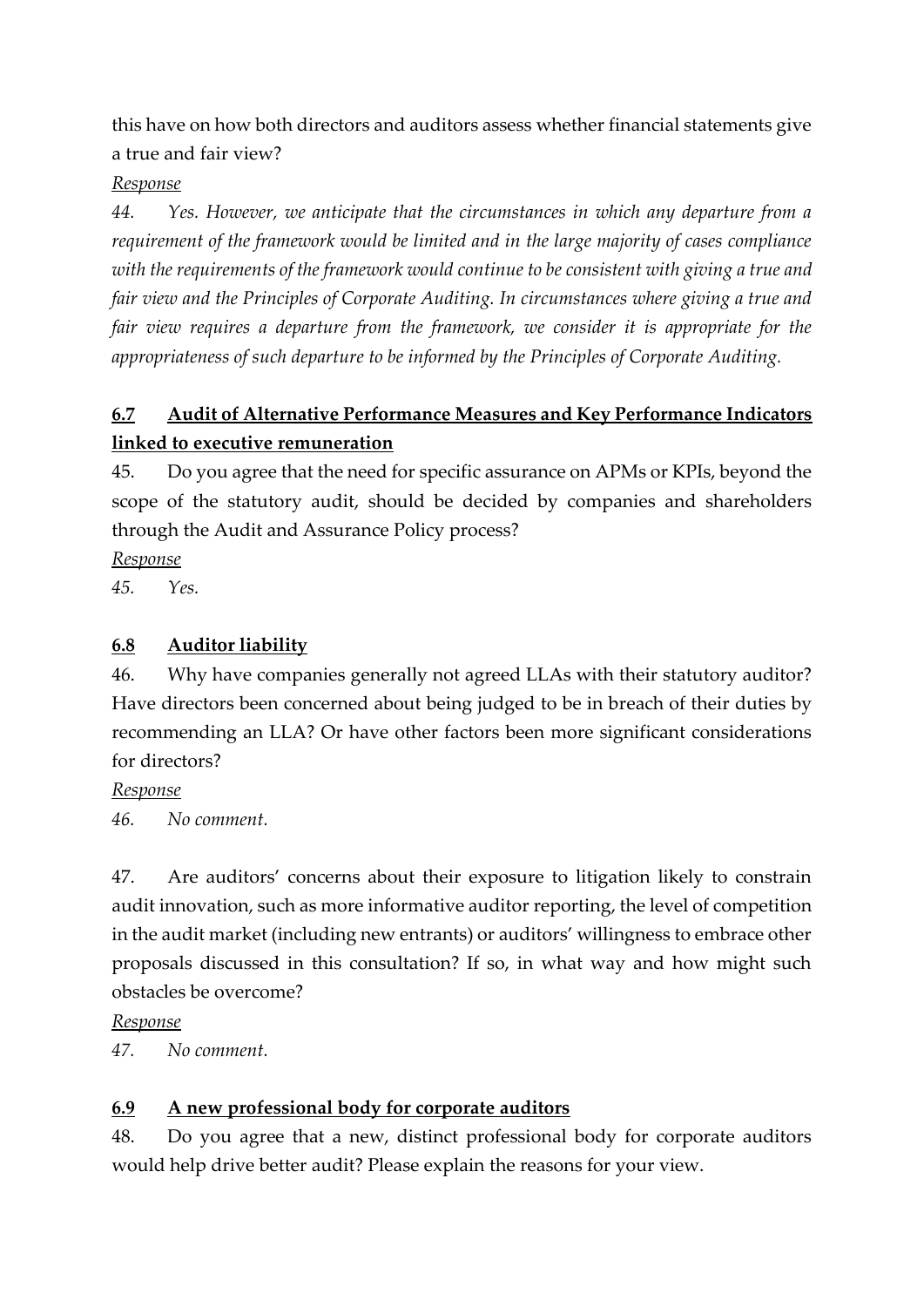#### *Response*

*48. No comment.*

49. What would be the best way of establishing a new professional body for corporate auditors that helps deliver the Government's objectives for audit? What transitional arrangements would be needed for the new professional body to be successful?

#### *Response*

*49. No comment.*

50. Should corporate auditors be required to be members of, and to obtain qualifications from, professional bodies that are focused only on auditing?

#### *Response*

*50. No comment.*

51. Do you agree that a new audit professional body should cover all corporate auditors, not just PIE auditors?

#### *Response*

*51. No comment.*

### **7 Audit Committee Oversight and Engagement with Shareholders**

### **7.1 Audit Committees – role and oversight**

52. Do you agree that ARGA should be given the power to set additional requirements which will apply in relation to FTSE 350 audit committees?

*Response*

*52. No comment.*

53. Would the proposed powers for ARGA go far enough to ensure effective compliance with these requirements? Is there anything further the Government would need to consider in taking forward this proposal?

*Response*

*53. No comment.*

### **7.2 Independent auditor appointment**

54. Do you agree with Sir John Kingman's proposal to give the regulator the power to appoint auditors in specific, limited circumstances (i.e. when quality issues have been identified around the company's audit; when a company has parted with its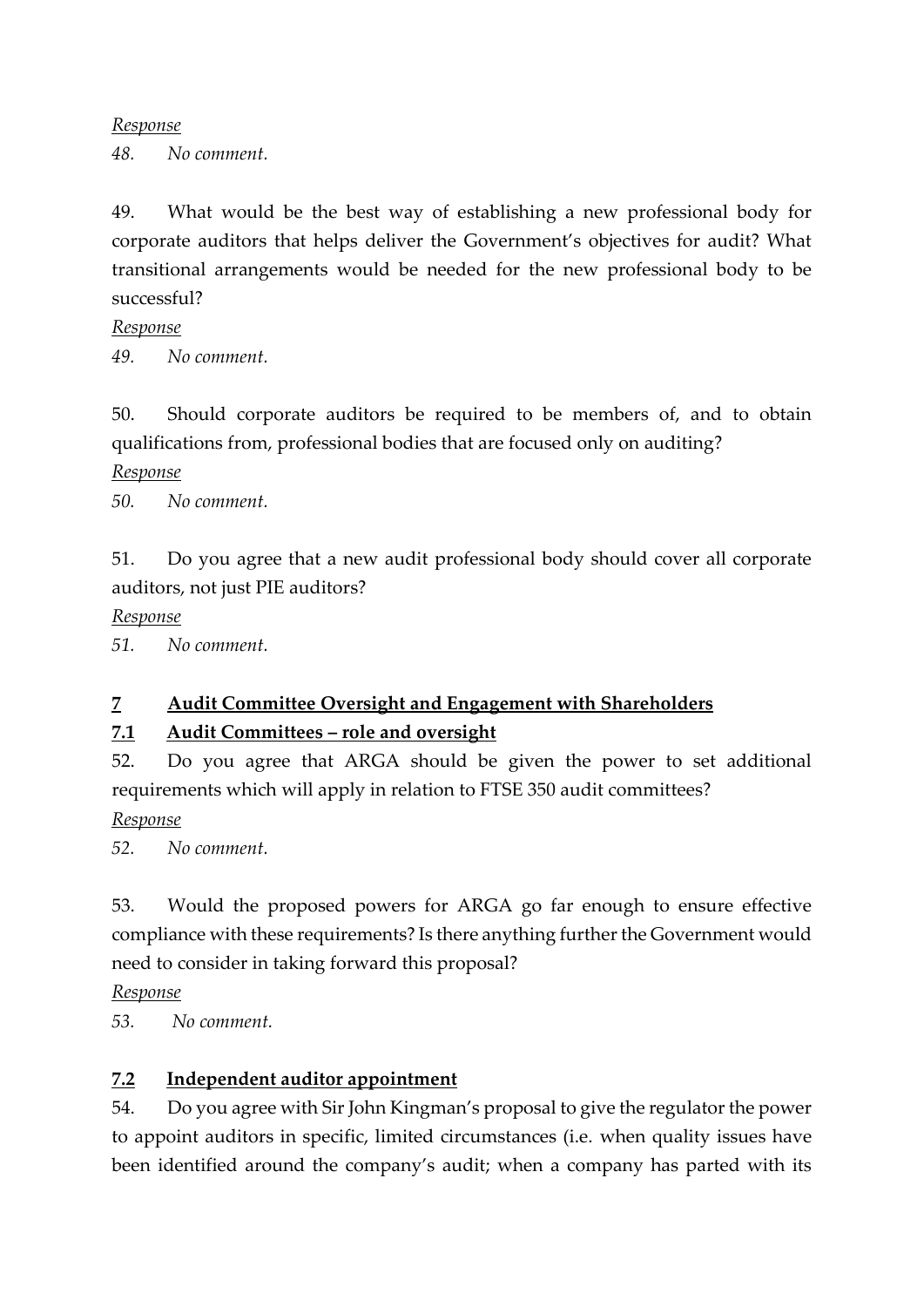auditor outside the normal rotation cycle; and when there has been a meaningful shareholder vote against an auditor appointment)?

*Response*

*54. No comment.*

55. To work in practice, ARGA's power to appoint an auditor may need to be accompanied by a further power to require an auditor to take on an audit. What do you think the impact of this would be?

*Response*

*55. No comment.*

56. What processes should be put in place to ensure that ARGA can continue to undertake its normal regulatory oversight of an audit firm, when ARGA has appointed the auditor?

*Response*

*56. No comment.*

57. What other regulatory tools might be useful when a company has failed to find an auditor or in the circumstances described by Sir John Kingman (i.e. when quality issues have been identified around the company's audit; when a company has parted with its auditor outside the normal rotation cycle; and when there has been a meaningful shareholder vote against an auditor appointment)?

*Response*

*57. No comment.*

### **7.3 Shareholder engagement with audit**

58. Do you agree with the proposals and implementation method for giving shareholders a formal opportunity to engage with risk and audit planning? Are there further practical issues connected with the implementation of these proposals which should be considered?

*Response*

*58. We agree with the proposals for giving shareholders a formal opportunity to engage with risk and audit planning.*

59. Do you agree with the proposed approach for ensuring greater audit committee chair and auditor participation at the AGM? How could this be improved? *Response*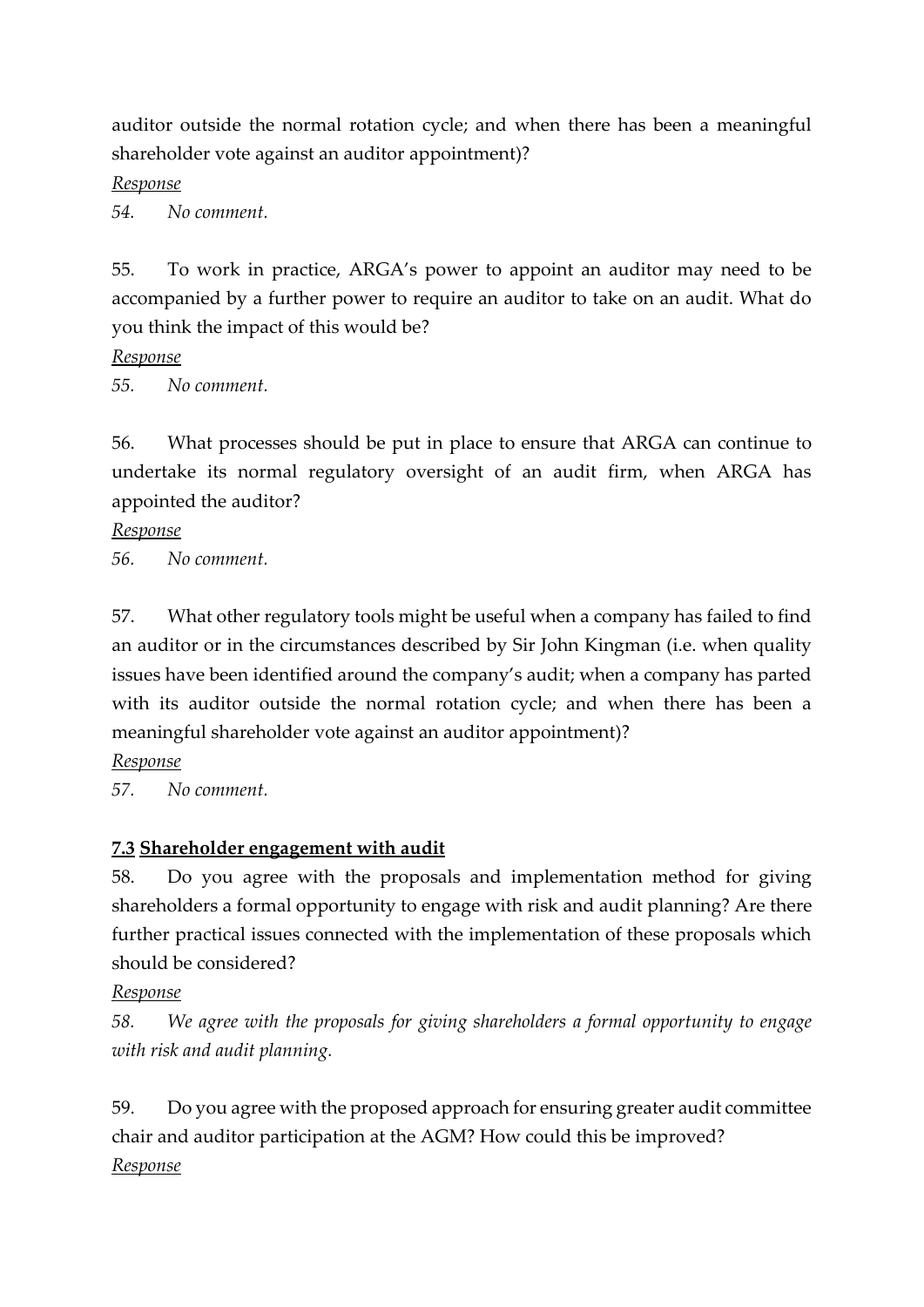*59. We agree with the view that it is not proportionate to require the senior company auditor to attend all AGMs. However, we consider that there may be benefit in an approach which requires the senior company auditor to attend an AGM for the purpose of allowing questions to be put to him or her if requests to do so were to be made by a threshold proportion of the company's shareholders. We understand the concern around implications for auditor and audit firm liability, but this would in our view be substantially mitigated if auditors were not expected or required to answer questions going beyond the conduct of the audit and content of the audit report and the chairperson of the AGM has power to control the number and scope of the questions put.*

60. Do you believe that the existing Companies Act provisions covering the departure of an auditor from a PIE ensure adequate information is provided to shareholders about an auditor's departure? If you believe those provisions are inadequate, do you think that the Brydon Review recommendations will address concerns in this area? What else could be done to keep shareholders informed? *Response*

*60. We do not consider that the existing Companies Act provisions ensure adequate information is provided to shareholders. We consider that further provisions are required to ensure shareholders are better informed about the reasons for an auditor's early departure and agree with the Brydon Review recommendation that the departing auditor be required to provide a minimum statement as to the reasons for his or her departure. We are less persuaded of the practicability of the recommendation that the departing auditor should be required to attend a general meeting and answer questions from shareholders, as this could place departing auditors in difficult circumstances and give rise to a legitimate concern on their part about exposure to liability (either to the company or, potentially, to shareholder directly) in respect of statements made in such circumstances.*

### **8 Competition, choice and resilience in the audit market**

### **8.1 Market opening measures**

61. Should the 'meaningful proportion' envisaged to be carried out by a Challenger be based on legal subsidiaries? How should the proportion be measured and what minimum percentage should be chosen under managed shared audit to encourage the most effective participation of Challenger firms and best increase choice? *Response*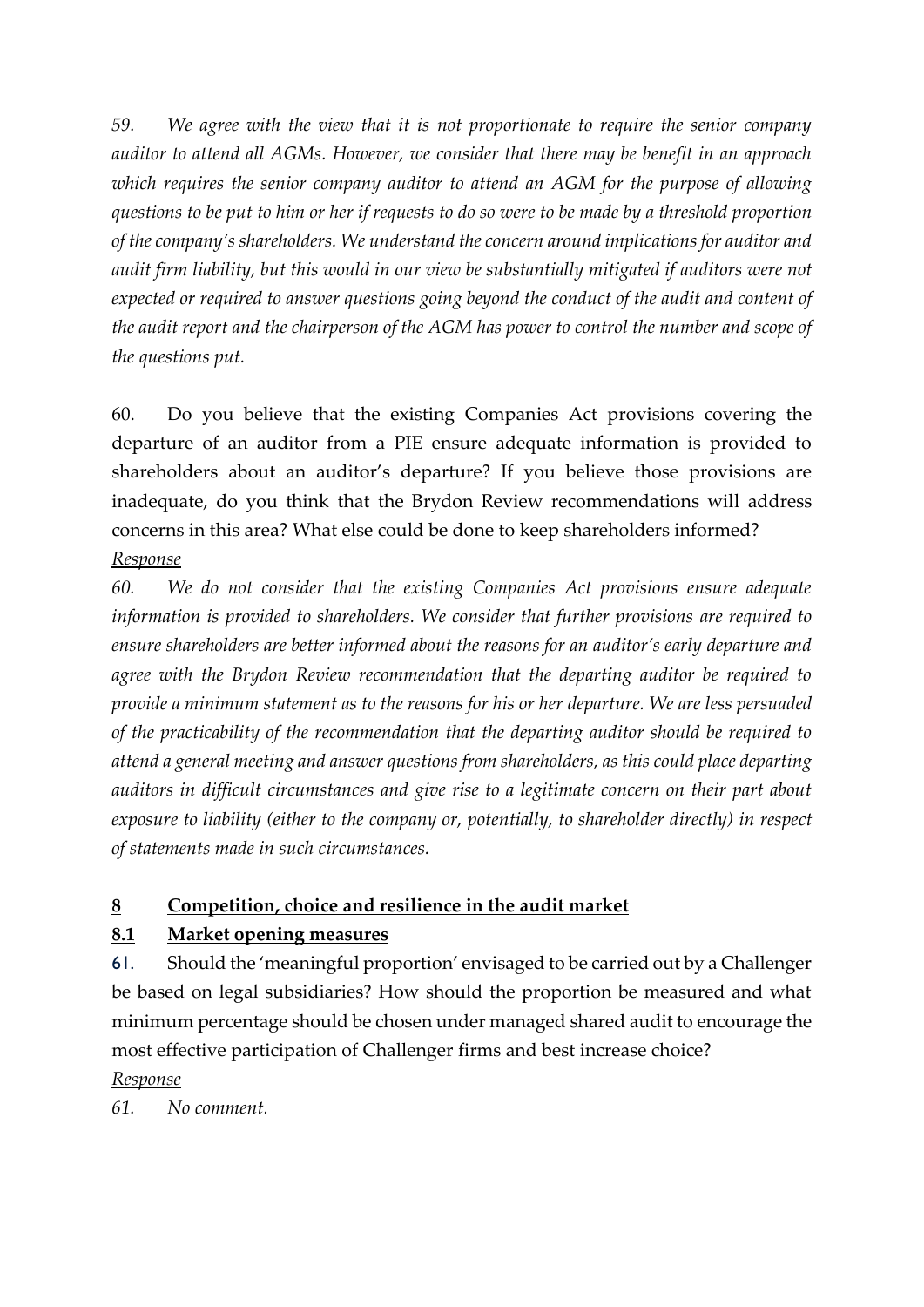62. How could managed shared audit be designed to incentivise Challenger firms to invest in building their capability and capacity? What, if any, other measures, would be needed?

#### *Response*

*62. No comment.*

63. Do you have comments on the possible introduction in future of a managed market share cap, including on the outlined approach and principles? Are there other mechanisms that you think should be considered for introduction at a future date? *Response*

*63. No comment.*

#### **8.2 Operational separation between audit and non-audit practices**

64. Do you have any further comments on how the operational separation proposals should be designed, codified (in legislation and regulatory rules), and enforced in order to achieve the intended outcome of incentivising higher audit quality?

*Response*

*64. No comment.*

65. The Government proposes to require that all audit firms provide annual reports on their partner remuneration to the regulator. This will include pay, split of profits, and which audited entities they worked on. Do you have any comments on this approach?

#### *Response*

*65. No comment.*

66. In the event that the Government wishes to go further than the existing operational split proposals in future and implement split profit pools in line with the CMA recommendation, do you have any comments on how these can be made to work effectively?

#### *Response*

*66. No comment.*

67. The Government believes these proposals will meet its objectives. In the event that they prove insufficient to improve audit quality, and full separation of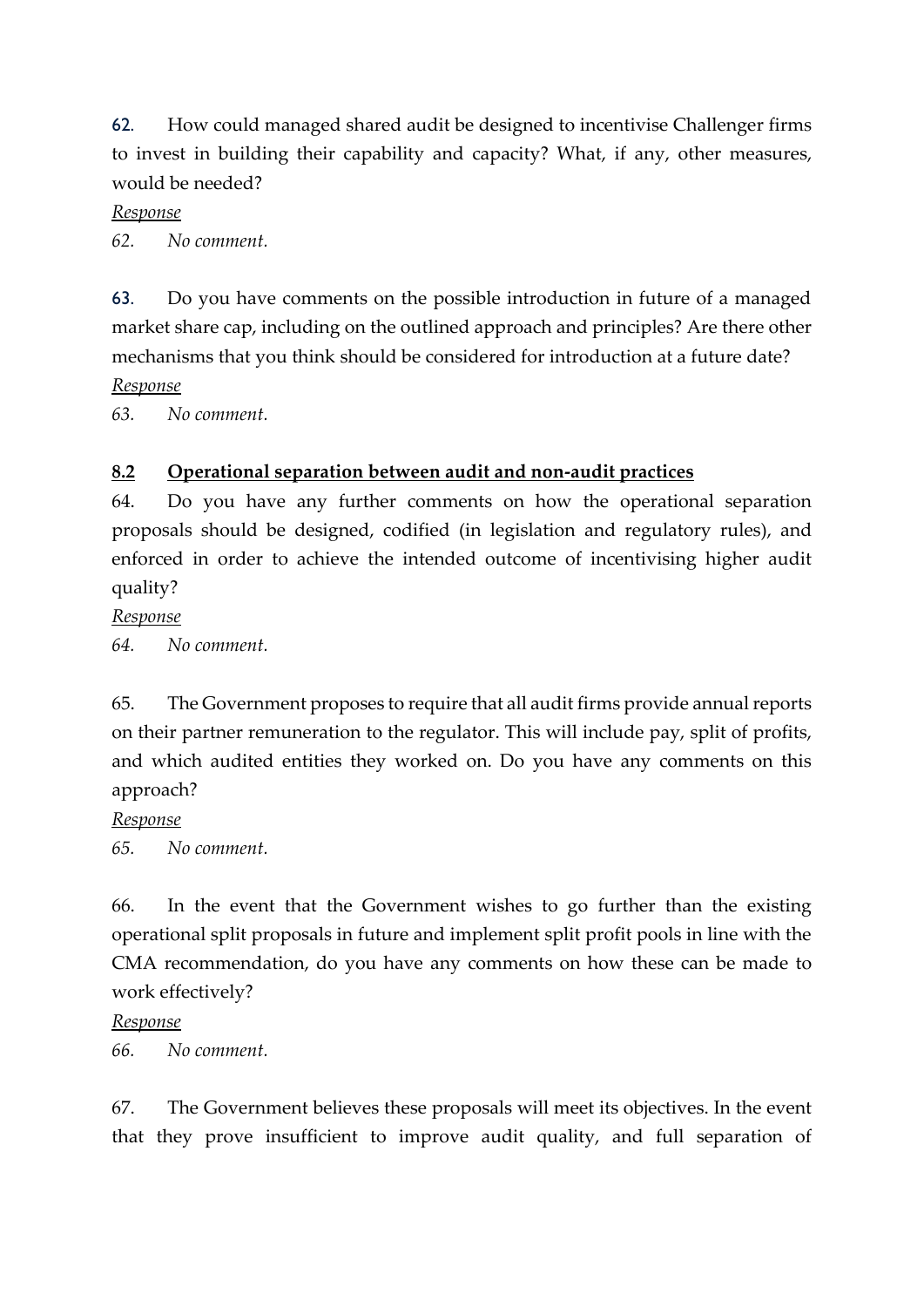professional services firms is required, do you have any comments on how to make this work most effectively?

*Response*

*67. No comment.*

## **8.3 Resilience of audit firms and the audit market**

68. Do you have comments on the proposed measures? Are there any other measures the Government should consider taking forward to address the lack of resilience in the audit market?

*Response*

*68. No comment.*

## **8.4 Additional competition proposals from the CMA**

### **9 Supervision of audit quality**

## **9.1 Approval and registration of statutory auditors of PIEs**

69. Do you agree with the Government's approach of allowing the FRC to reclaim the function of determining whether individuals and firms are eligible for appointment as statutory auditors of PIEs?

*Response*

*69. No comment.*

## **9.2 Monitoring of audit quality**

70. What types of sensitive information within AQR reports on individual audits should be exempt from disclosure?

*Response*

*70. No comment.*

71. In addition to redacting sensitive information within AQR reports on individual audits, what other safeguards would be required to offer adequate protection to the entity being audited whilst maintaining co-operation with their auditors?

*Response*

*71. No comment.*

## **9.3 Regulating component audit work done outside the UK**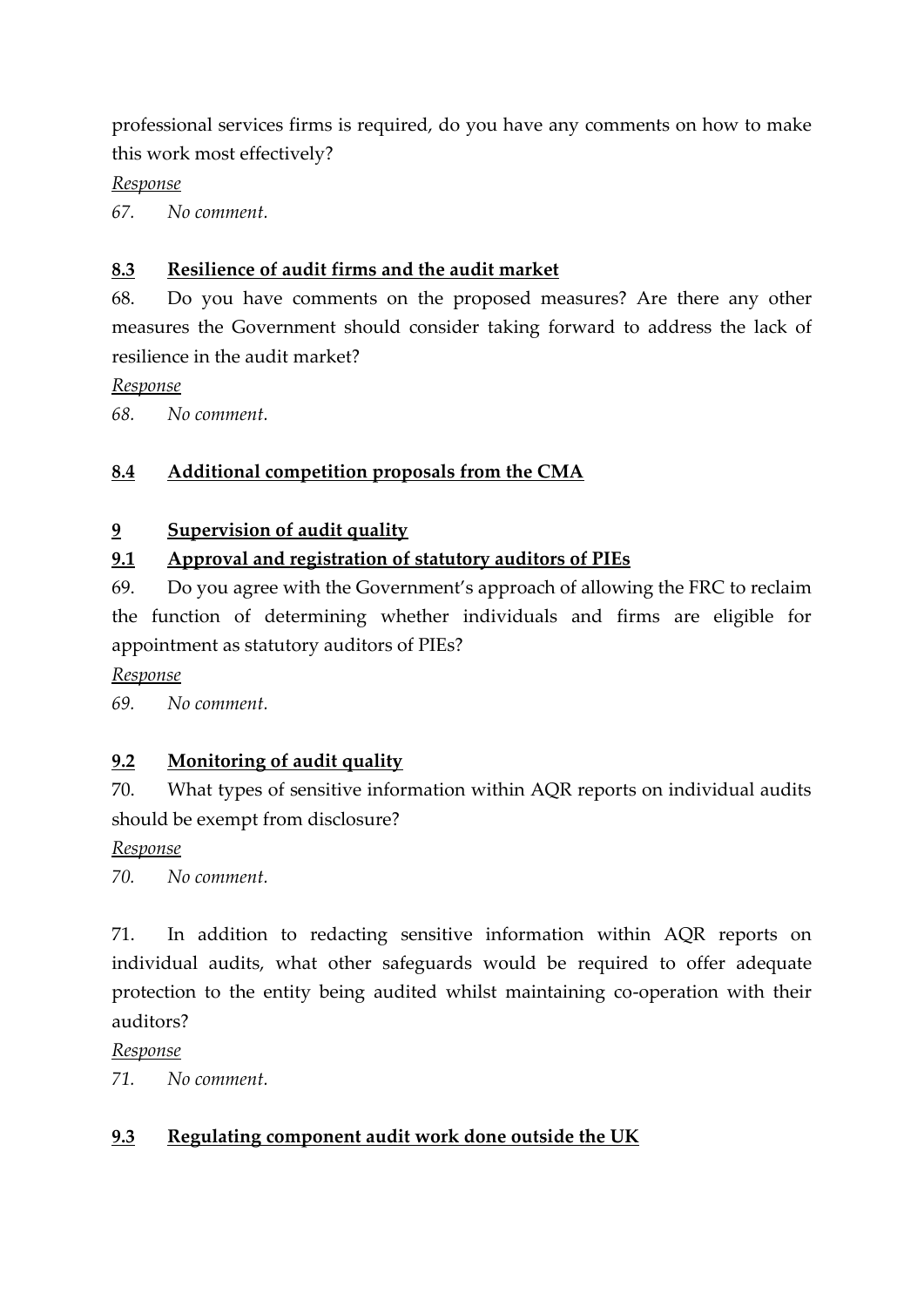72. Do you agree with the Government's approach to component audit work done outside the UK? How could it be improved?

Response

72. *No comment.*

# **9.4 The application of legal professional privilege in the regulation of statutory audit**

73. Do you agree that it is problematic if documents that the auditor reviewed as part of the audit are unavailable to the regulator because of the audited entity's legal professional privilege? If so, what could be done to solve or mitigate this issue while respecting the overall principle of legal professional privilege?

*Response*

*73. We are cautious in responding to an undefined suggestion that might intrude upon legal professional privilege. However, as a matter of principle, we see no reason why an audited entity should be required, in the face of enforcement by a regulator, to forego generally its legal professional privilege in advice that it has previously obtained. As we understand it, the particular concern is where auditors effectively rely upon legal advice given to the company but the company later resists disclosure of that legal advice to a regulator when the auditors' treatment of it is challenged.* 

*We consider the appropriate solution to this issue is that, where the regulator needs to review documents that are subject to the audited entity's legal professional privilege, the regulator should be required to treat any reliance on privileged material as a limited waiver which cannot be communicated to any third party.* 

# **10 A strengthened regulator**

# **10.1 Establishing the regulator**

74. Do you agree with the proposed general objective for ARGA?

*Response*

*74. No comment.*

75. Do you agree that ARGA should have regard to these regulatory principles when carrying out its policy-making functions? Are there any other regulatory principles which should be included?

*Response*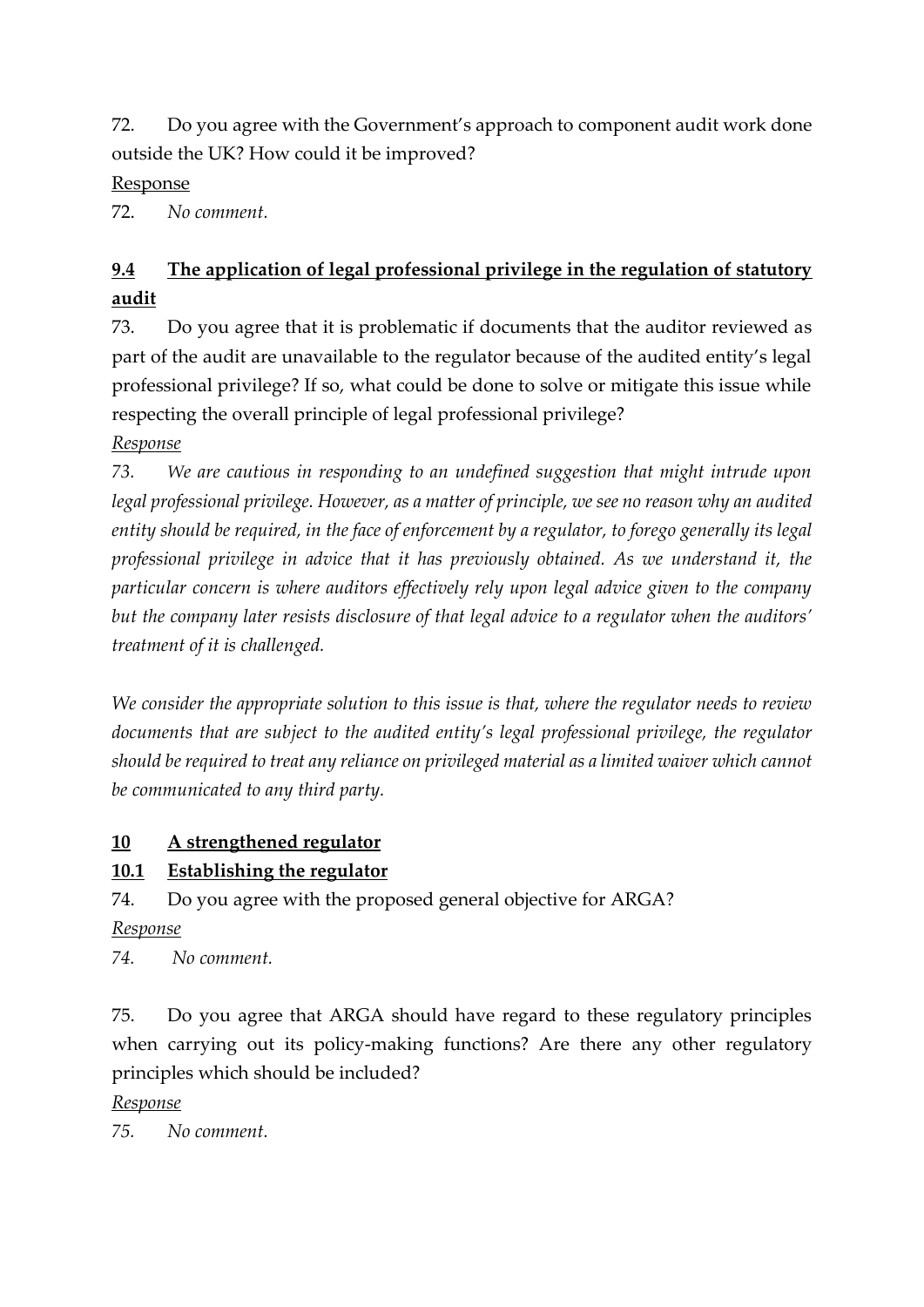#### **10.2 Governance**

### **10.3 Funding: a statutory levy**

### **11 Additional changes in the regulator's responsibilities**

## **11.1 Supervision: Accountants and their professional bodies**

76. Should the scope of the regulator's oversight arrangements be initially confined to the chartered bodies and should they be required to comply with the arrangements? *Response*

*76. No comment.*

77. What safeguards, if any, might be needed to ensure the power to compel compliance is used appropriately by the regulator?

#### *Response*

*77. No comment.*

78. Should the regulator's enforcement powers initially be restricted to members of the professional accountancy bodies? Should the Government have the flexibility to extend the scope of these powers to other accountants, if evidence of an enforcement gap emerges in the future? What are your views on the suggested mechanisms for extending the scope of the enforcement powers to other accountants (if it is appropriate at a later stage?

*Response*

*78. No comment.*

79. Should the regulator be able to set and enforce a code of ethics which will apply to members of the chartered bodies in the course of professional activities? Should the regulator only be able to take action where a breach gives rise to issues affecting the public interest? What sanctions do you think should be available to the regulator? *Response*

*79. No comment.*

### **11.2 Oversight and regulation of the actuarial profession**

80. Is ARGA the most appropriate body to undertake oversight and regulation of the actuarial profession?

*Response*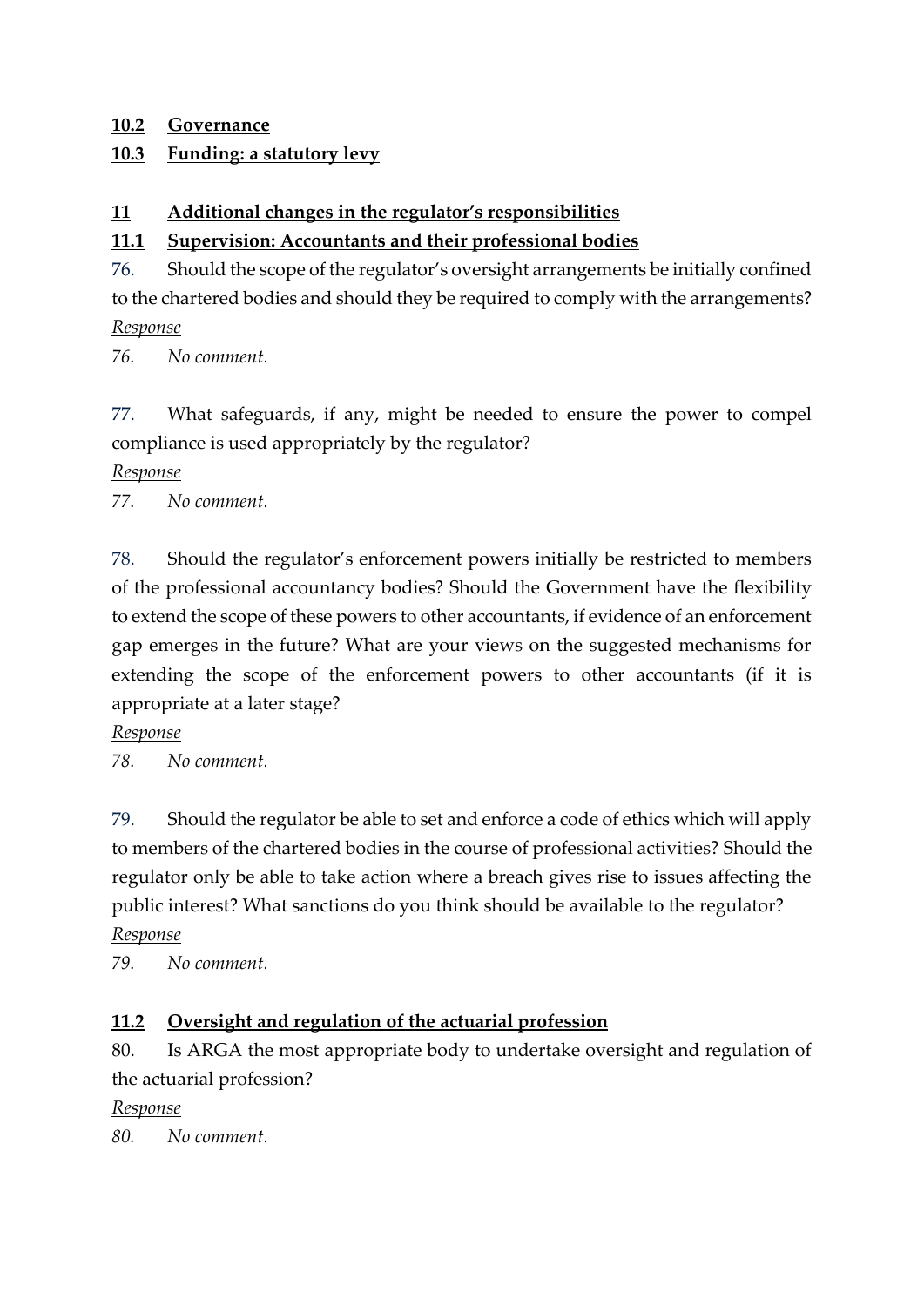81. Should the regime for overseeing and regulating the actuarial profession be placed on a strengthened and statutory basis?

*Response*

*81. No comment.*

82. Do respondents support the proposed principles for the regulation of the actuarial profession? Respondents are invited to suggest additional principles.

*Response*

*82. No comment.*

83. Are the proposed statutory roles and responsibilities for the regulator appropriate? Are any additional roles or responsibilities appropriate for the regulator? *Response*

*83. No comment.*

84. Should the regulator continue to be responsible for setting technical standards? Should these standards be legally binding? Should the regulator be responsible for setting technical standards only?

*Response*

*84. No comment.*

85. Should the regulator be responsible for monitoring compliance with technical standards? Should it also consider compliance with ethical standards if necessary?

*Response*

*85. No comment.*

86. Should the regulator have the power to request that individuals provide their work in response to a formal request - and to compel them to do so if necessary?

*Response*

*86. No comment.*

87. Should the regulator have the power to take appropriate action if work falls below the requirements of the technical standards? What powers should be available to the regulator in these instances?

*Response*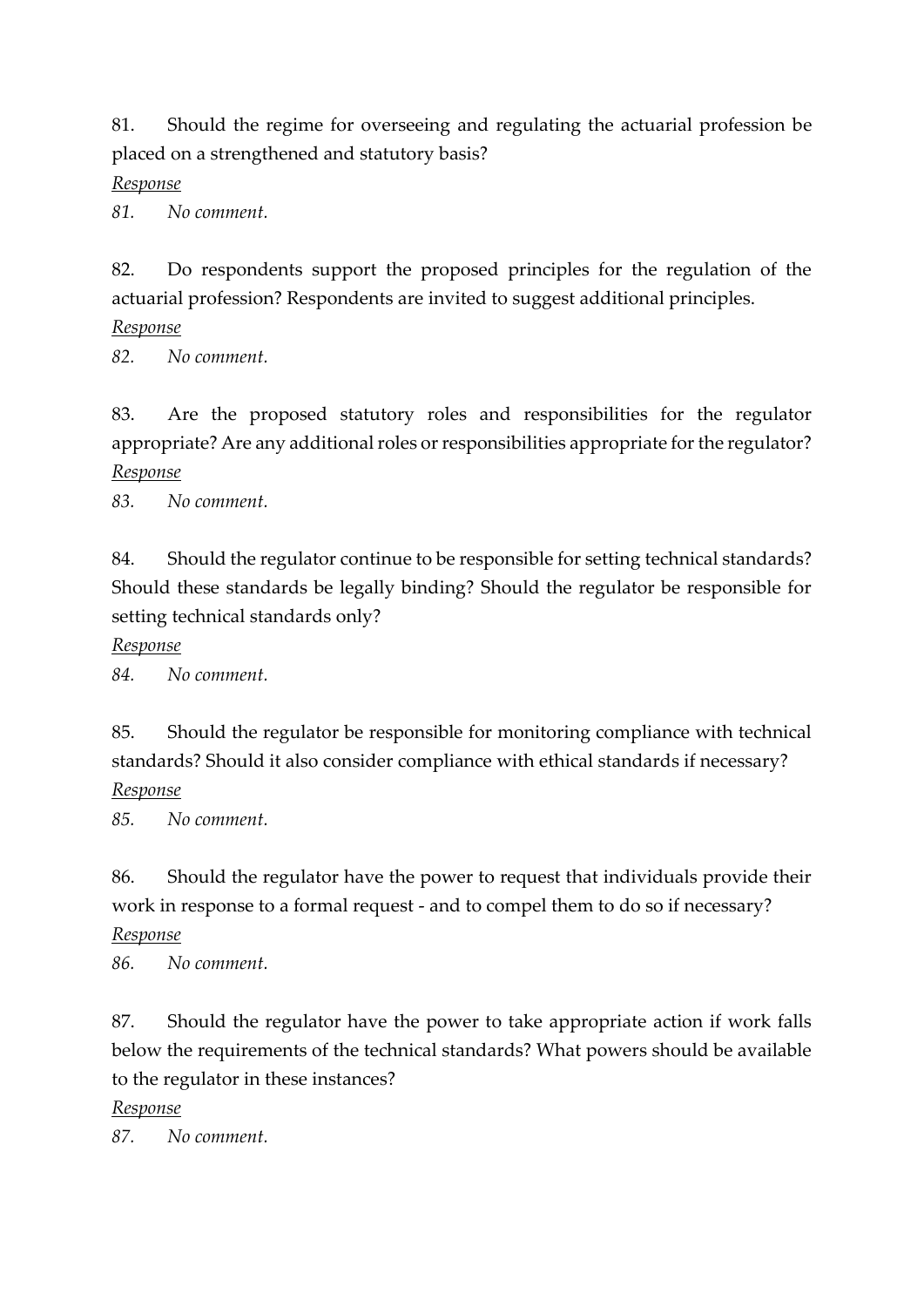88. Do respondents agree with the proposed scope for independent oversight of the IFoA? In which ways, if any, should the scope be amended?

#### *Response*

*88. No comment.*

89. Should the regulator's oversight of the IFoA be placed on a statutory basis? What, if any, powers does the regulator require to effectively fulfil this role?

*Response*

*89. No comment.*

90. Does the current investigation and discipline regime remain appropriate? Should it be placed on a statutory basis? What, if any, additional powers does the regulator require to fulfil this role?

*Response*

*90. No comment.*

91. Do respondents think that the regulator's remit should be extended to actuarial work undertaken by entities? What would be the appropriate features of such a regime, including the appropriate enforcement powers for the regulator?

*Response* 

*91. No comment.*

92. Should the regulator's independent investigation and discipline regime for matters that affect the public interest also apply to entities that undertake actuarial work? Should the features of the regime differ for Public Interest Entities?

*Response*

*92. No comment.*

93. Does the regulator require any further powers in relation to its regulation and oversight of the actuarial profession?

*Response*

*93. No comment.*

#### **11.3 Investor stewardship and relations**

### **11.4 Powers of the regulator in cases of serious concern**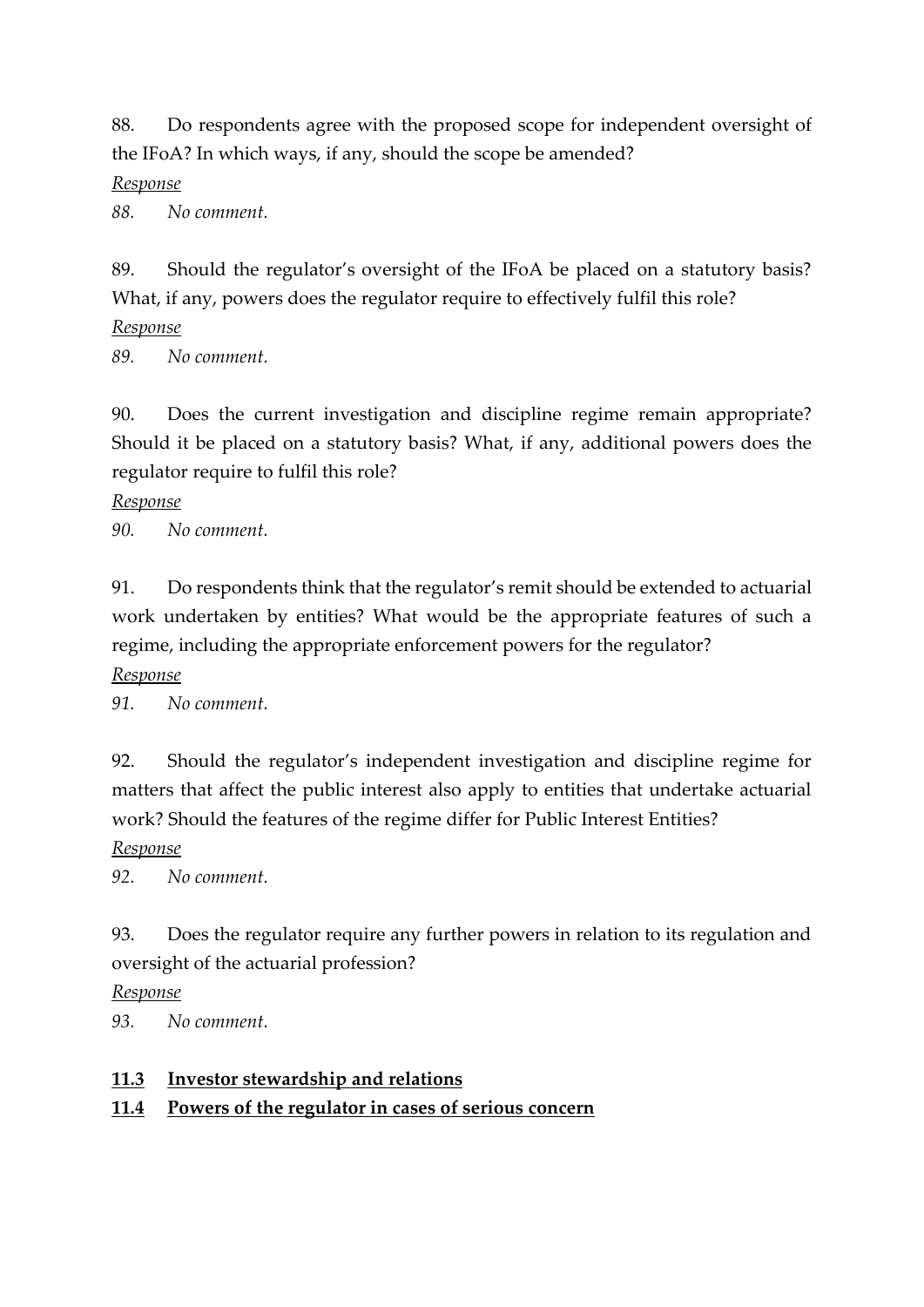94. Are there others matters which PIE auditors should have to report to the regulator? Could this duty otherwise be improved to ensure that viability and other serious concerns are disclosed to the regulator in a timely way?

*Response*

*94. No comment.*

95. Should auditors receive statutory protection from breach of duty claims in relation to relevant disclosures to the regulator? Would this encourage auditors to report viability and other concerns to the regulator?

*Response*

*95. No comment.*

96. How much time should be given to respond to a request for a rapid explanation?

*Response*

*96. No comment.*

97. Should the regulator be able to publish a summary of the expert reviewer's report where it considers it to be in the public interest?

*Response*

*97. No comment.*

98. Are there any additional powers that you think the regulator should have available where an expert review identifies significant non-compliance by a company in relation to its corporate reporting and audits?

*Response*

*98. No comment.*

# **Bar Council<sup>2</sup> 08 July 2021**

*For further information please contact Eleanore Lamarque, Policy Manager, Regulatory Affairs, Law Reform & Ethics The General Council of the Bar of England and Wales*

<sup>2</sup> Prepared by the Law Reform Committee